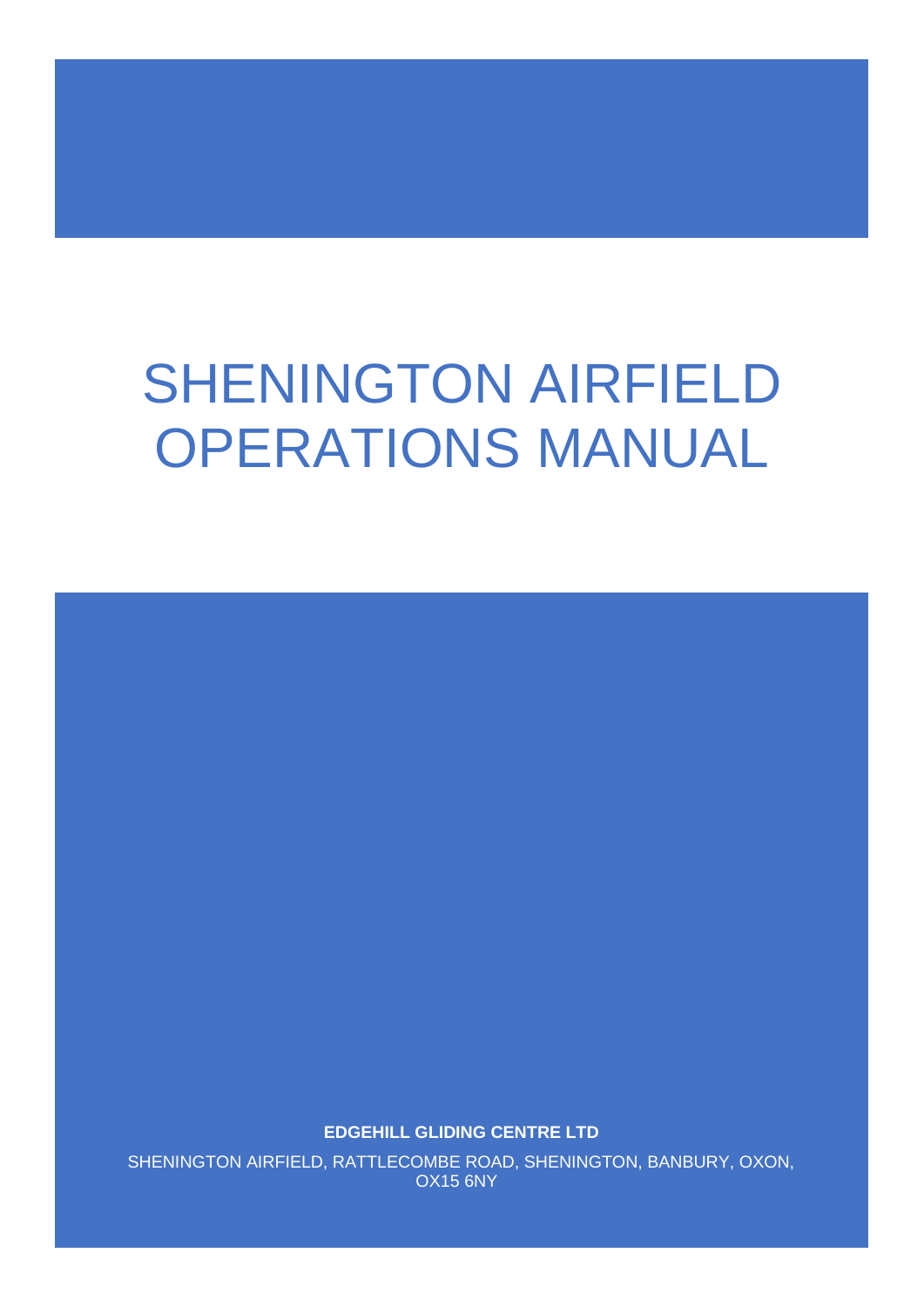# TABLE OF CONTENTS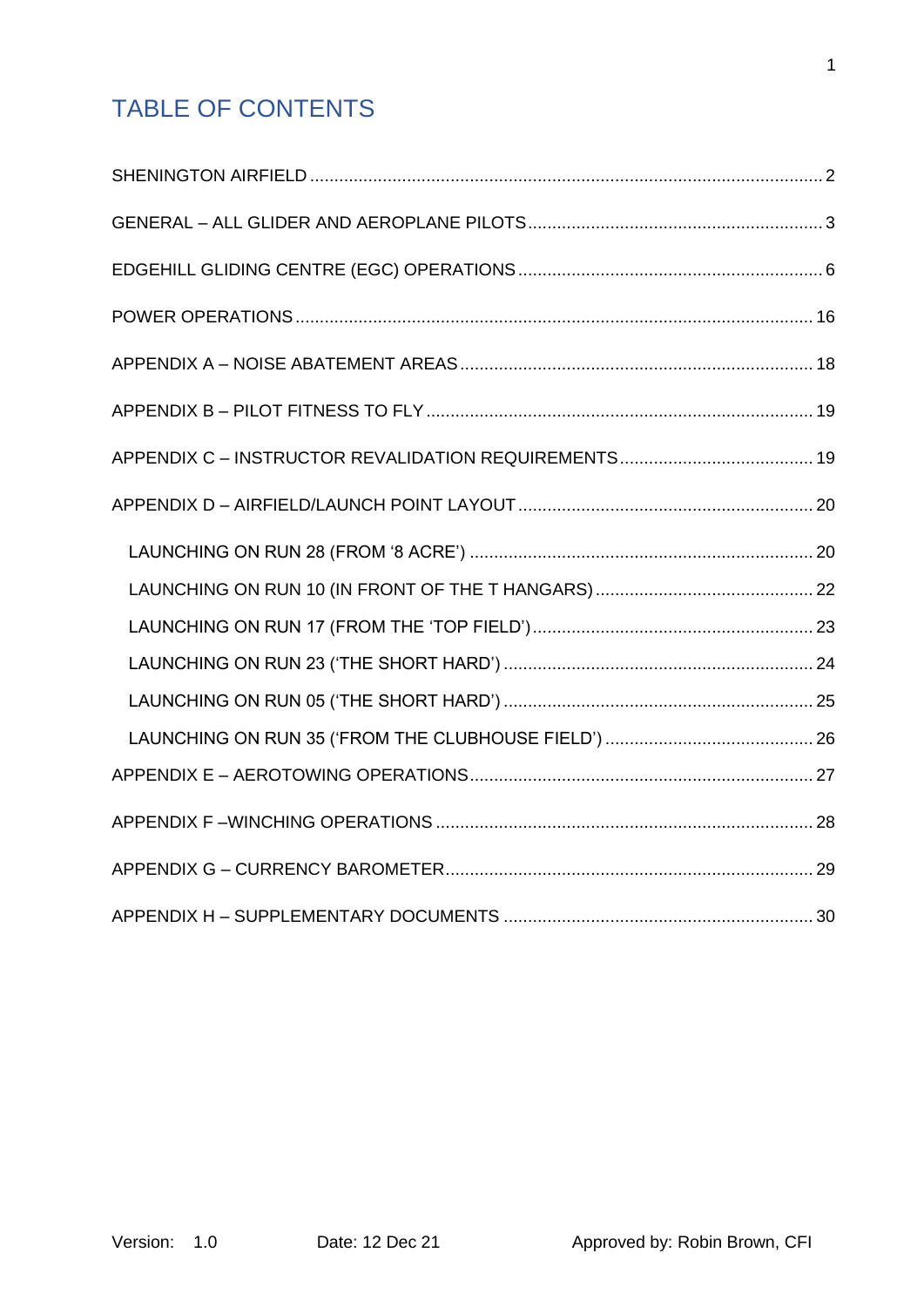# <span id="page-2-0"></span>**SHENINGTON AIRFIELD**

Shenington Airfield is located at the west end of the village of Shenington in the county of Oxfordshire, covering an area of some 70 acres. The airfield is operated by Edgehill Gliding Centre and is owned by Joe Gibbs, Landlord.

The general entry to the airfield is by the entrance located on Rattlecombe Road, Shenington, Banbury, OX15 6NY. The what.three.words location of the gate is 'graceful.unimpeded.conveys.'

A number of organisations and individuals use Shenington Airfield. Currently these organisations are: Edgehill Gliding Centre Ltd (EGC), Take Flight Aviation, other individual power pilots, Shenington Airfield Limited and Farm Contractors.

All users must provide, at their own cost, third party liability insurance. Any organisation operating from Shenington Airfield, and for which operations include minors, must have their own Child Protection Policy in place. The contact telephone numbers are:



<span id="page-2-1"></span>If the airfield access is locked, please contact one of the organisations using the airfield, either by phone or by walking to the appropriate club facilities through the pedestrian gate to the left of the driver's gate, remaining at the edge of the airfield at all times.

Gliding at Shenington Airfield may be taking place at any time during daylight hours.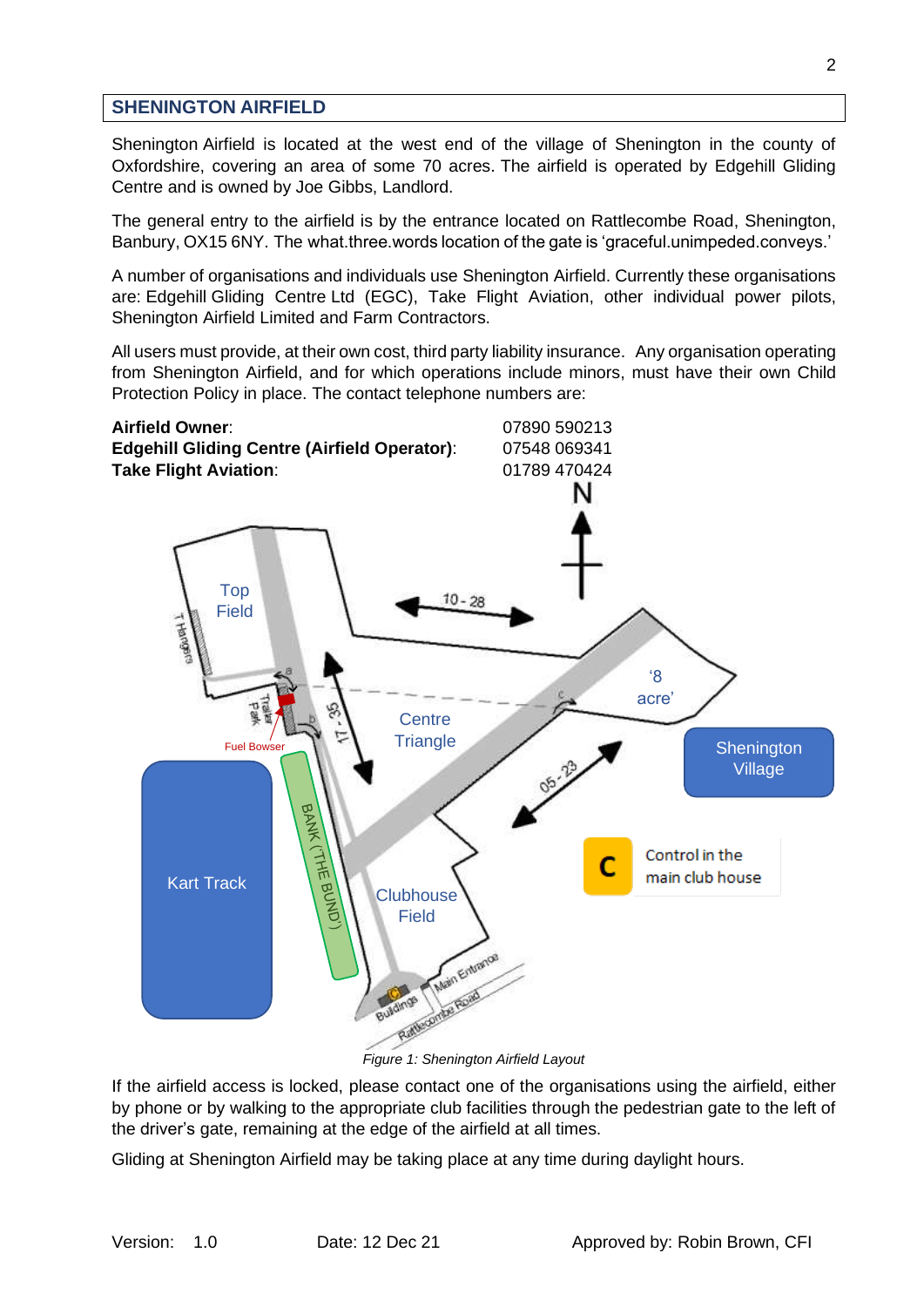Any pilot in charge of either a glider or a powered aircraft is responsible for the safe conduct of the whole flight, including the departure and arrival phases of that flight. Therefore, a clear understanding of all airfield users' operations is required, and consideration and good airmanship must be exercised at all times, especially in the vicinity of Shenington Airfield.

[Figure 1](#page-2-1) shows the layout of Shenington Airfield. Some key points to note from this are:

- There are no designated runways
- Bearings indicate the general direction of the primary take-off and landing directions.
- Areas marked in grey are hard surfaces
- Potential vehicle pinch points are designated by a, b and c
- The dashed line shows a historical highway across the airfield
- Airfield Control (C) is from the club house, where there is a radio for contacting the glider launch point. The power log book is also located here.

<span id="page-3-0"></span>Please note that glider trailers should not be towed through Shenington village.

# **GENERAL – ALL GLIDER AND AEROPLANE PILOTS**

It is the responsibility of **all pilots** operating from Shenington Airfield to:

- ensure that they and their aircraft are properly insured and that they comply with all legal requirements;
- ensure that they hold a valid pilot's certificate, licence, relevant ratings and medical certificate as required before acting as pilot in command of any aircraft flown into or out of Shenington Airfield;
- comply with the air navigation order, air navigation (general) regulations and the rules of the air. These rules and regulations are established to encourage a high standard of flying discipline and to ensure flight safety; and
- ensure that the aircraft they fly is flown in accordance with the limitations specified in the flight manual, including maximum and minimum cockpit weights. For gliders, this is displayed on a placard in the cockpit.
- ensure that each runway is clear and free from obstructions before they use it

Any pilot, who for any reason other than genuine emergency, is unable to comply with the requirements detailed in this document, may be required to stop flying at Shenington Airfield. The Airfield Operator reserves the right to make that decision in consultation with the Airfield Owner.

#### **COLLISION AVOIDANCE**

Collision is a significant risk at all airfields. All pilots are to maintain effective lookout and to fly defensively. Use of technology and conspicuity markings to support effective lookout is encouraged.

# **USE OF RADIO**

It must be fully understood by **all** who use radio in the club environment, both from the air and from the ground, that LOOKOUT is CRITICAL to avoiding collisions. Use of radio should therefore be confined to NECESSARY transmissions that facilitate club operations and support effective lookout.

The site frequency is 129.980 kHz. This frequency should normally be used only to make blind traffic calls and a response should not normally be expected.

In addition, as it is a common frequency, used by several gliding clubs within line of sight, for the avoidance of doubt, all calls should be prefaced with "Shenington Traffic" and end with "Shenington". Not all gliders are equipped with radio.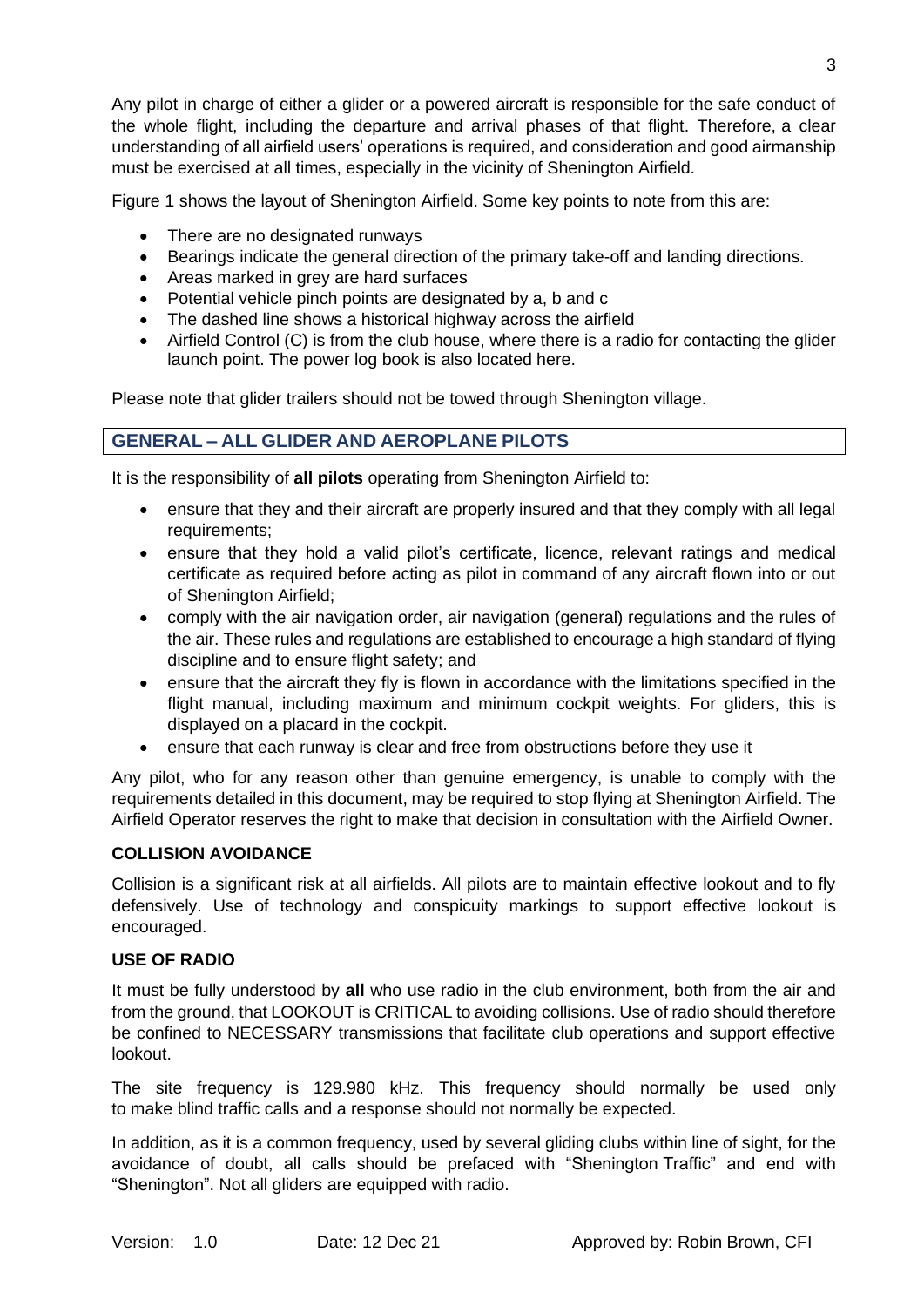#### **AIRFIELD HAZARDS**

Shenington Airfield is an old WW2 airfield that has been extensively modified through farming. As a result, there are inherent hazards associated with unprepared surfaces that require care when aircraft are moving on the ground.

#### **DRIVING ON SHENINGTON AIRFIELD**

General movements around the airfield shall take place around the periphery of the airfield, as close as practical to the airfield fence. At all times keep a good look out all around for moving aircraft that may be taking off, landing or in an emergency situation.

The airfield, right up to the perimeter fence, has hazards not found on public roads; be aware that aircraft may arrive low over or land on any part of the airfield. Cables may fall on any part of the airfield. Keep clear of all moving and parked aircraft. If in doubt, stop and await advice.

Shenington Airfield includes 'pinch points' that can result in an increased likelihood of vehicles being hazards to aircraft. Such places include, but are not limited to, the north end of the trailer park emerging onto the top field, the meeting of the peri-track and the glider trailer park at its southern end, and the corner between the hard surface (05/23) and the grass field (8 Acre). Vehicles emerging onto all of these areas must do so slowly and carefully to ensure there is no air traffic taking off or about to land. These are shown in [Figure 1,](#page-2-1) by the letters a, b and c.

Movements of aircraft, including towed gliders, may occur either on the grass or the hard surfaces as appropriate. Such movements are under the control of the vehicle driver, who shall take appropriate measures to ensure that there is no likely imminent use of the area across which they are towing by either aircraft taking off or about to land.

All contractors, farm traffic and associated personnel shall be made aware of the dangers of operating on the airfield by the Airfield Owner and the Airfield Owner will be responsible for their conduct. Any disputes will be resolved by the Airfield Owner.

If your vehicle comes into contact with any aircraft, no matter how slight, it must be reported to EGC and the aircraft owner, so that a qualified person can inspect for hidden damage before the aircraft's next flight.

#### **PRIVATE VEHICLES ON THE AIRFIELD**

All drivers who take their vehicle on the airfield should be aware that they could present a hazard, as described above, and they must give way to aircraft. If in doubt, vehicles should be left secured in the car park. Drivers are also reminded of the need to check the validity of their vehicle insurance specifically for driving on the airfield.

#### **NOISE ABATEMENT**

All powered aircraft are to comply with noise abatement routes and, in any case, to operate as considerate neighbours. See Appendix A.

#### **AEROBATICS**

All aerobatics must be carried out at a safe height and undertaken so as not cause a hazard or inconvenience. Any pilot flying aerobatics must only perform manoeuvres allowed in the flight manual of the aircraft and within their licence or qualifications. i.e. aerobatics in any aircraft may only be carried out by a pilot who has been formally trained and assessed as competent to do so.

#### **AIRCRAFT FIT FOR FLIGHT**

The pilot in command is responsible for ensuring that the appropriate pre-flight inspection has been carried out and that the aircraft is fit for flight.

4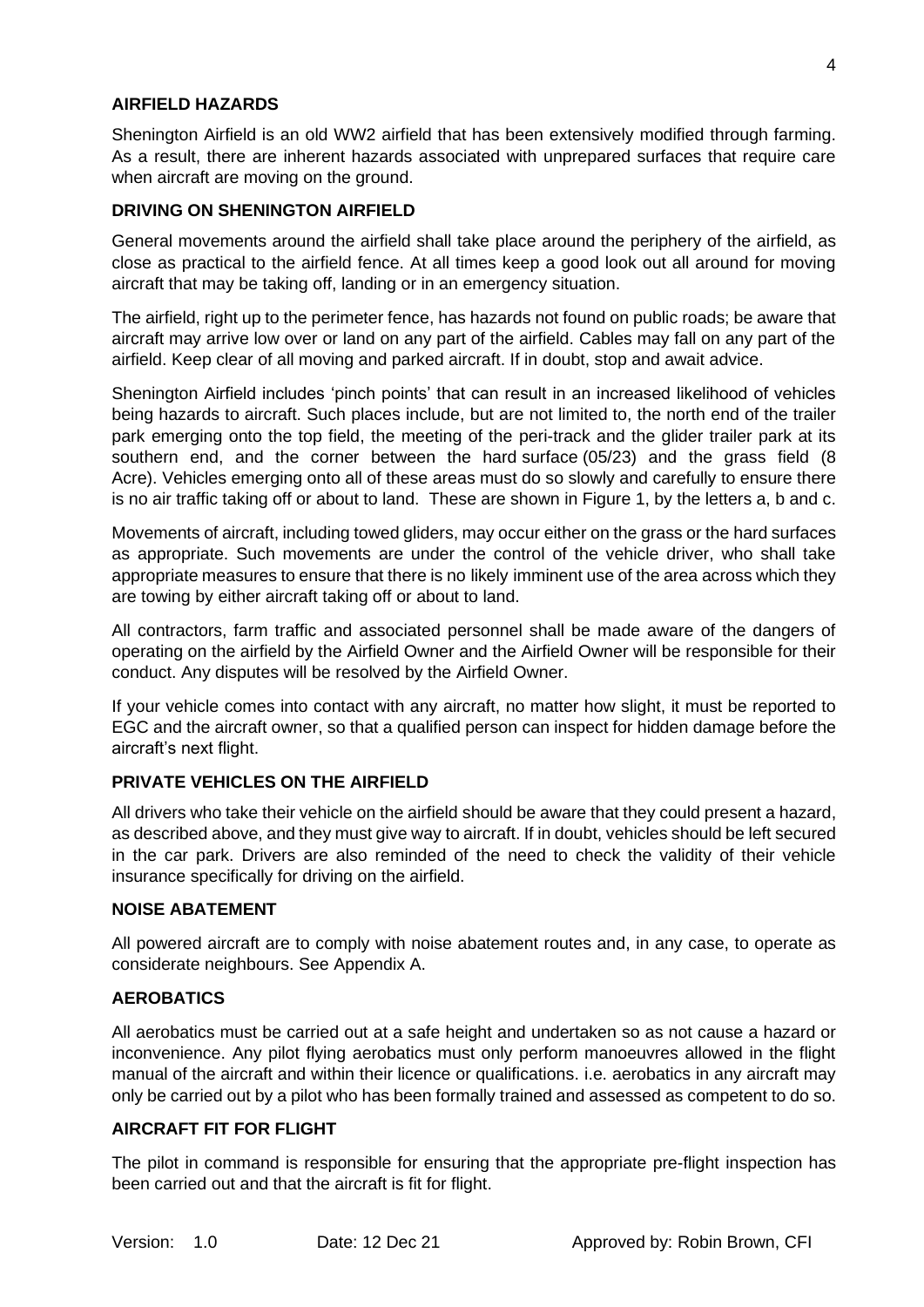#### **PILOT FIT FOR FLIGHT**

The pilot in command is responsible for ensuring that they are fit for flight and that they hold a current medical. The gliding 'I'M SAFE' mnemonic is helpful. See Appendix B.

#### **MIXED GLIDING AND POWERED AIRCRAFT OPERATIONS**

*Anticipating activity*. Prior to flight, all pilots are to reasonably anticipate Shenington Airfield operations, including planned gliding and powered activity.

*Co-ordination of take-offs*. Powered take-offs and winch launches shall be safely co-ordinated through effective and positive communication. No pilot should assume they have right of way on take-off.

*Winch cables*. Glider and tug wings must be well clear of cable runs. Winch cables could be encountered overhead Shenington Airfield up to 3200' amsl. Therefore, no power flying in the overhead should take place below 3,200' amsl. Overhead joins are not permitted. *Potentially hazardous overflights of the winch launching operation are to be reported as an occurrence.*

Winch cables can snag undercarriage wheels and skids. Powered aircraft shall not take off or land across the glider winch cables and should avoid taxiing over them. Any intention to taxi across a winch cable should be announced on 129.980 kHz and prior to take-off, the pilot should confirm that the cable has not snagged on the aircraft.

#### **CIRCUIT AND LANDING PRIORITY**

Safe operations rely on good airmanship and a disciplined attitude when in or near the circuit. Aeroplanes not undergoing an emergency are to give way to gliders, noting that gliders are unable to 'go around'. Gliders may, at short notice, be required to land in any direction.

#### **APPROACH HAZARDS**

When approaching to land in most directions, be aware that the local topography can result in turbulence and curl over.

#### **MANDATORY OCCURRENCE REPORTING**

Any occurrences, subject to mandatory reporting, are the responsibility of the aircraft operator and pilot in command to report to the appropriate authorities.

#### **RESTRICTION ON AIRFIELD OPERATION DURING FUELLING OPERATIONS**

The pilot in command of any aircraft that requires fuel is responsible for ensuring no conflict between fuelling operations and safe flying activity.

If an aircraft requires fuel, when glider launching or powered take offs are taking place, the pilot in command of the aircraft should consult the Duty Instructor, if present, or other airfield users on the day, before taxiing to refuel. When the AVGAS Bowser is in its usual position in the glider trailer park and glider launching or powered take-offs are taking place on run 17/35, these must be suspended until fuelling is complete.

For any fuel deliveries, the fuel tanker must be escorted at all times when on site. Filling of the bowser must take place under the supervision of a person so authorised by EGC and all launching and powered take offs must be suspended during such operations.

If the bowser is positioned other than in the trailer park, the general rule of suspending launching on any runway immediately adjacent to aircraft refuelling should apply.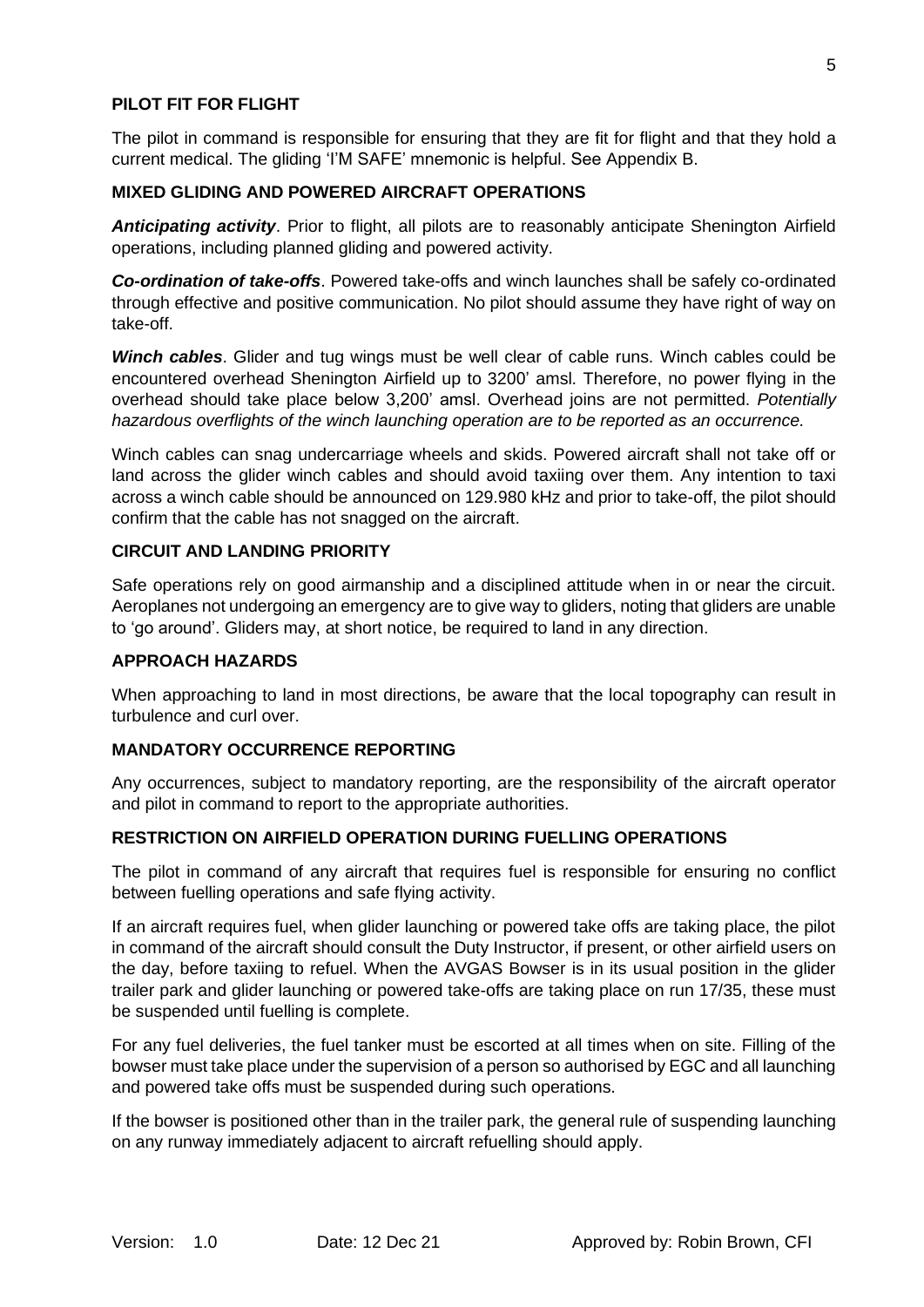#### **OTHER AIRFIELD ACTIVITIES**

The flying of model aircraft and/or drones is strictly prohibited, unless explicit written permission to operate model aircraft or drones from the Airfield Owner or Airfield Operator has been provided for a specific date and time.

All pilots should be aware that other visitors to the site are likely to include those from the kart track and the Glamping site (south of the airfield) etc. Each organisation operating on the airfield shall have a clear process for the admittance to its activities of visitors. Visitors not involved with any airfield activity should remain in the vicinity of the control building and should be chaperoned.

### **ACTION IN THE EVENT OF AN ACCIDENT**

In the event of an accident on or close to Shenington Airfield, the guidance in the supplementary document 'Edgehill Gliding Centre Emergency Procedures' will be helpful to those involved with dealing with the accident, as well as the emergency services.

# <span id="page-6-0"></span>**EDGEHILL GLIDING CENTRE (EGC) OPERATIONS**

#### **MEMBERSHIP**

Any person flying in a sailplane from Shenington Airfield, including a self-launching sailplane, must be a member of Edgehill Gliding Centre. Furthermore, anyone flying in an EGC - operated aircraft, must also be a member of the Edgehill Gliding Centre. This does not apply to aerotow retrieves.

EGC members flying as pilot in command must provide EGC with a medical certificate, or equivalent, valid for the type of flying intended, and must bring any changes in medical status to the attention of EGC. These can be emailed to [enquiries@edgehillgliding.com.](mailto:enquiries@edgehillgliding.com) All pilots, i.e. including pre-solo pilots, must complete the medical declaration on the membership form.

All members and visiting pilots must read this 'Operations Manual' and sign to say they have read it on their respective membership form. Visiting pilots must receive a briefing from the Duty Instructor on the day or be pre-cleared by the EGC CFI.

All gliding operations will be run in compliance with BGA Laws and Rules and as described in this document. It is the responsibility of all pilots to ensure that they are aware of current requirements.

# **EGC PILOT CURRENCY, AUTHORISATION AND SUPERVISION**

As a BGA affiliated organisation, Edgehill Gliding Centre (EGC) is committed to follow both the BGA Laws and Rules for Glider Pilots and also the Recommended Practices published by the BGA. A document of particular interest is '*BGA Managing Flying Risk*,' published on the BGA website at the latest version.

Pilots at EGC are categorized as follows:

- 1. **Qualified pilots (G1)** BGA Bronze and Cross-Country Endorsement holders or SPL holders flying *private* gliders with CFI approval.
- 2. **Qualified pilots (G2)** BGA Bronze and Cross-Country Endorsement holders or SPL holders flying *club* gliders with CFI approval.
- 3. **Other pilots (G3)** pilots who are not approved as G1 or G2, or who are not qualified to hold either BGA Bronze and Cross-Country Endorsements or an SPL.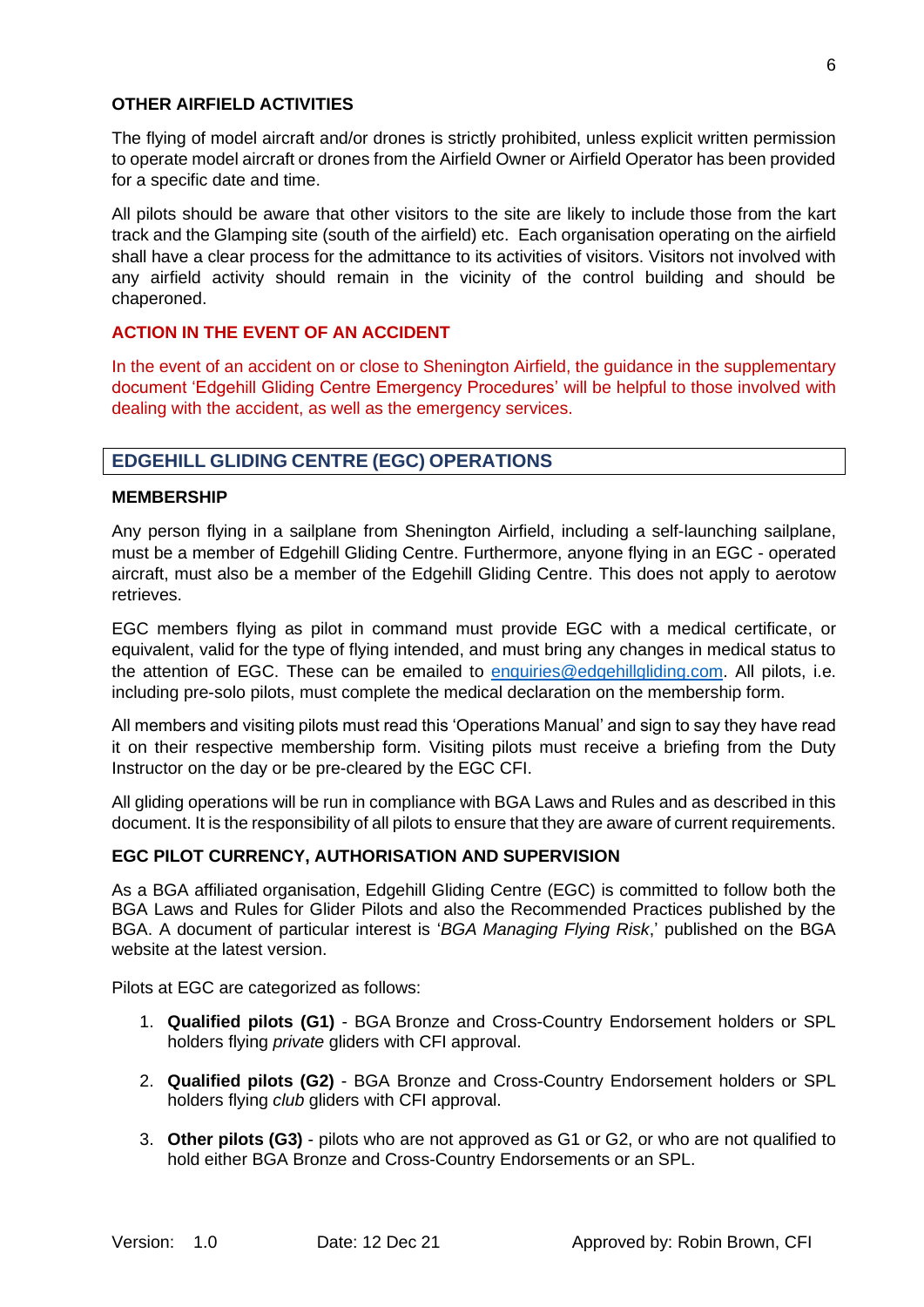| Qualified<br>pilots flying<br>own aircraft<br>(G1)   | Approval shall be:<br>Given at the discretion of, and maintained by, the CFI.<br>recorded by EGC.<br>$\bullet$<br>valid subject to the pilot continuing to meet EGC requirements.<br>$\bullet$                                                                                                                                                         |
|------------------------------------------------------|--------------------------------------------------------------------------------------------------------------------------------------------------------------------------------------------------------------------------------------------------------------------------------------------------------------------------------------------------------|
|                                                      | All currency shall be within the requirements of the Air Navigation Order.<br>When carrying passengers, EGC requires this to be a minimum of 3 flights in<br>the previous 90 days. All pilots should consider their own currency and<br>recency and whether they feel comfortable to fly. Also see the currency<br>barometer at Appendix E.            |
|                                                      | Where there is a currency shortfall, currency can be re-established by flying<br>with an assistant or full rated instructor, or, with the specific authorisation of<br>an assistant or full rated instructor, flying solo under the sighted supervision<br>of that instructor.                                                                         |
|                                                      | Providing the pilot maintains the required privileges, currency and medical<br>fitness to fly, the pilot is self-authorising. As such, the pilot is responsible for<br>their own compliance and risk management, including checking their glider is<br>airworthy, checking NOTAMS and that any local instructions are identified<br>and complied with. |
|                                                      | No pilot should be embarrassed to have a chat with an instructor before flight<br>about their experience, currency or recency.                                                                                                                                                                                                                         |
|                                                      | Make sure you have organised adequate crew prior to flying cross country<br>and filled in the 'Cross Country Log' in the bus.                                                                                                                                                                                                                          |
| Qualified<br>pilots flying<br>club aircraft.<br>(G2) | The pilot must let the Duty Instructor know before taking a club glider for local<br>soaring. This allows the Duty Instructor to determine if a pilot is suitably<br>current and experienced to fly on a given day.                                                                                                                                    |
| As above plus                                        | Flying cross-country in a club glider requires individual authorisation by a<br>rated instructor.                                                                                                                                                                                                                                                      |
| these                                                |                                                                                                                                                                                                                                                                                                                                                        |
| additional<br>requirements                           | Please bear in mind the flying requirements of other pilots and course<br>members.                                                                                                                                                                                                                                                                     |
| <b>Unqualified</b><br>pilots (G3)                    | Each flight will take place either with an instructor or flown solo with the<br>authorisation of and under the supervision of the Duty Instructor, in which<br>case the instructor will brief the pilot and provide guidance.                                                                                                                          |

The EGC currency, authorisation and supervision requirements are tabled below:

#### *NOTE: Temporary G1 and/or G2 status may be granted to suitably qualified and experienced visiting pilots by the Duty Instructor or CFI.*

#### **EGC FLYING - GENERAL**

If glider training is taking place, a Duty Instructor must be present on the airfield. They will normally give a Flying Operations Briefing for relevant pilots, nominally at 0930. The briefing would usually contain information about: Meteorology, Airfield Set-Up, Training, local NOTAMs, preferred circuit direction for the day, Hazards of the Day.

Any self-authorising pilots flying their own glider (see G1 category), may self-authorise and selfbrief. G2 or G3 pilots must talk to the Duty Instructor before flying.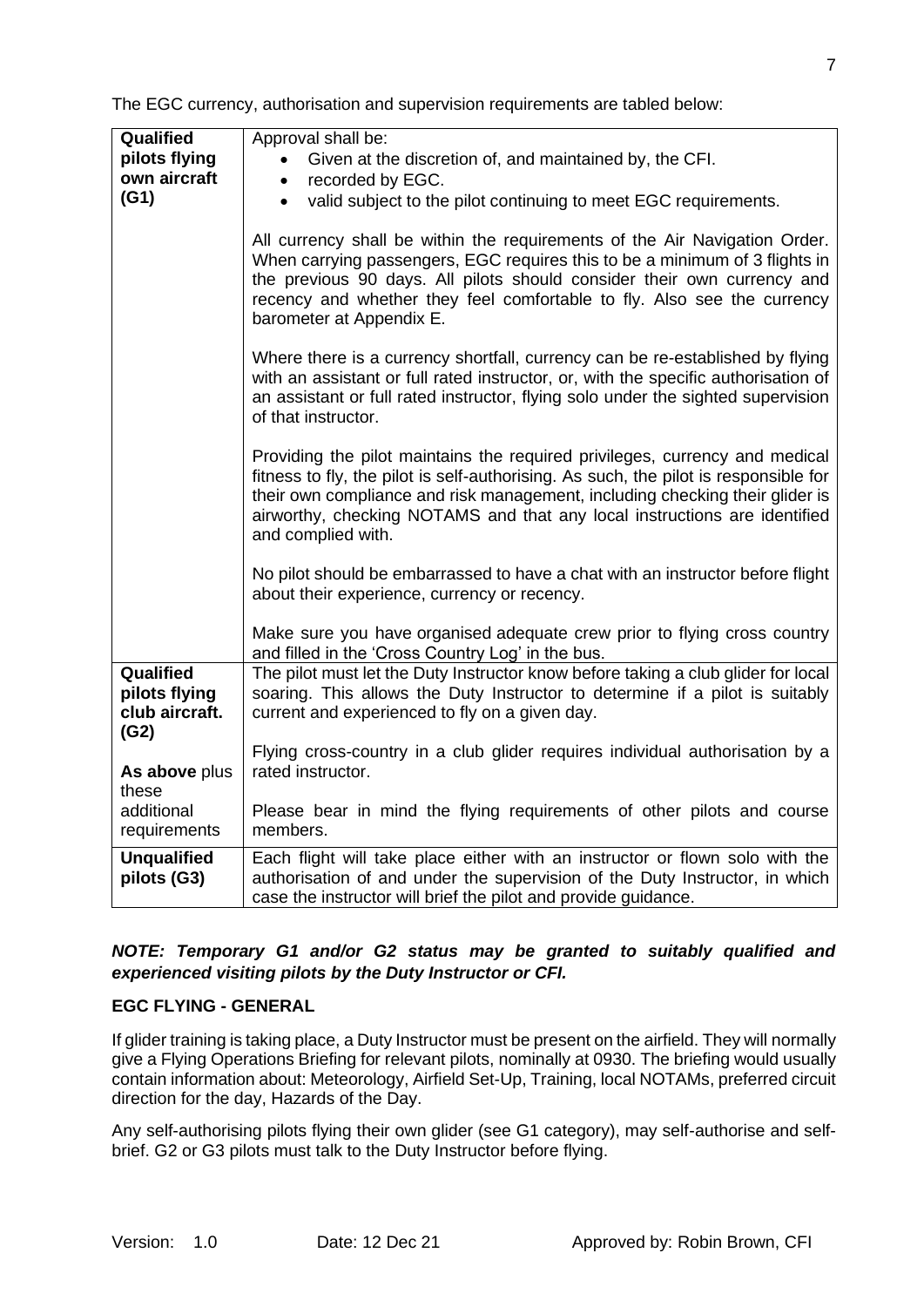At weekends, the airfield is usually operated by a 'Duty Team,' consisting of a Duty Instructor (in overall charge of operations), a Basic Instructor or Introductory Flight Pilot, a Launch Director and several Launchpoint Assistants. These roles are described in detail below.

The day's Duty Instructor should post a message to the "Edgehill Gliding Centre" WhatsApp group the previous evening to confirm the day's flying is going ahead, and any planned changes from the normal routine. Any such notifications will be subject to change depending on actual conditions on the day.

Unless notified of a late start by the Duty Instructor the previous evening, meet outside the hangar at 8.45am to help unpack the gliders and set up the airfield. i.e. this is the *nominal* time, but can be moved by the Duty Instructor e.g. in winter or if the weather is poor until later in the day.

The primary role of the Duty Team is to set up and run the airfield; if anyone wants to fly a club glider, they should either arrive at 8.45am and help unpack the hangar, or stay on after flying to help put the aircraft away. Priority for club aircraft and instructors will be given to those who turn up first. When a pilot arrives, they should add their name to the flying list.

If training is not taking place (no Duty Instructor present on site), G1 pilots may authorise their own flying only and must liaise with the winch driver or tug pilot to decide their most appropriate and safe launch direction.

### **EGC FLYING – TAKEOFF AND LANDING DIRECTION**

Take-off and landing directions should be set by the Duty Instructor or those authorised to operate on the airfield when the Duty Instructor is not present. The airfield does not operate formal runways, but has launch and landing areas associated with different nominal directions (35/17, 28/10, 23/05).

Although launching is likely to be in the general direction of one of the nominal directions (shown in [Figure 1\)](#page-2-1), gliders may land anywhere on the airfield and in any direction for flight safety reasons. Landing gliders therefore take precedence over all other traffic.

Experience has shown that it is sometimes better to accept a crosswind during winch launching, which can allow for into wind landings on an alternative run.

# **EGC FLYING – TEMPORARY AIRFIELD MARKERS AND PARKING GLIDERS**

Two piles of tyres are often used as markers for the winch launch point and as the delivery point for the cable tow out vehicle for winch launching. These define a safe exit route for the tow-out vehicle, without having to reverse.

Gliders should be parked to the left or right of the two piles, making sure a wingtip is not overlapping the gap between the two piles. Similarly, when joining a queue at the winch launch point, pilots are asked to be mindful of maintaining the gap for the safe exit of the tow-out vehicle.

Where the glider type and weather conditions require, tyres may be used to prevent gliders moving around when parked.

Tyres should be removed to the edge of the airfield at the end of glider flying to ensure that the airfield is free of obstructions.

#### **EGC- GROUND HANDLING**

Please be mindful of not blocking launches when towing out or towing back to the launch point: in general, keep well clear on the upwind side of the launch run.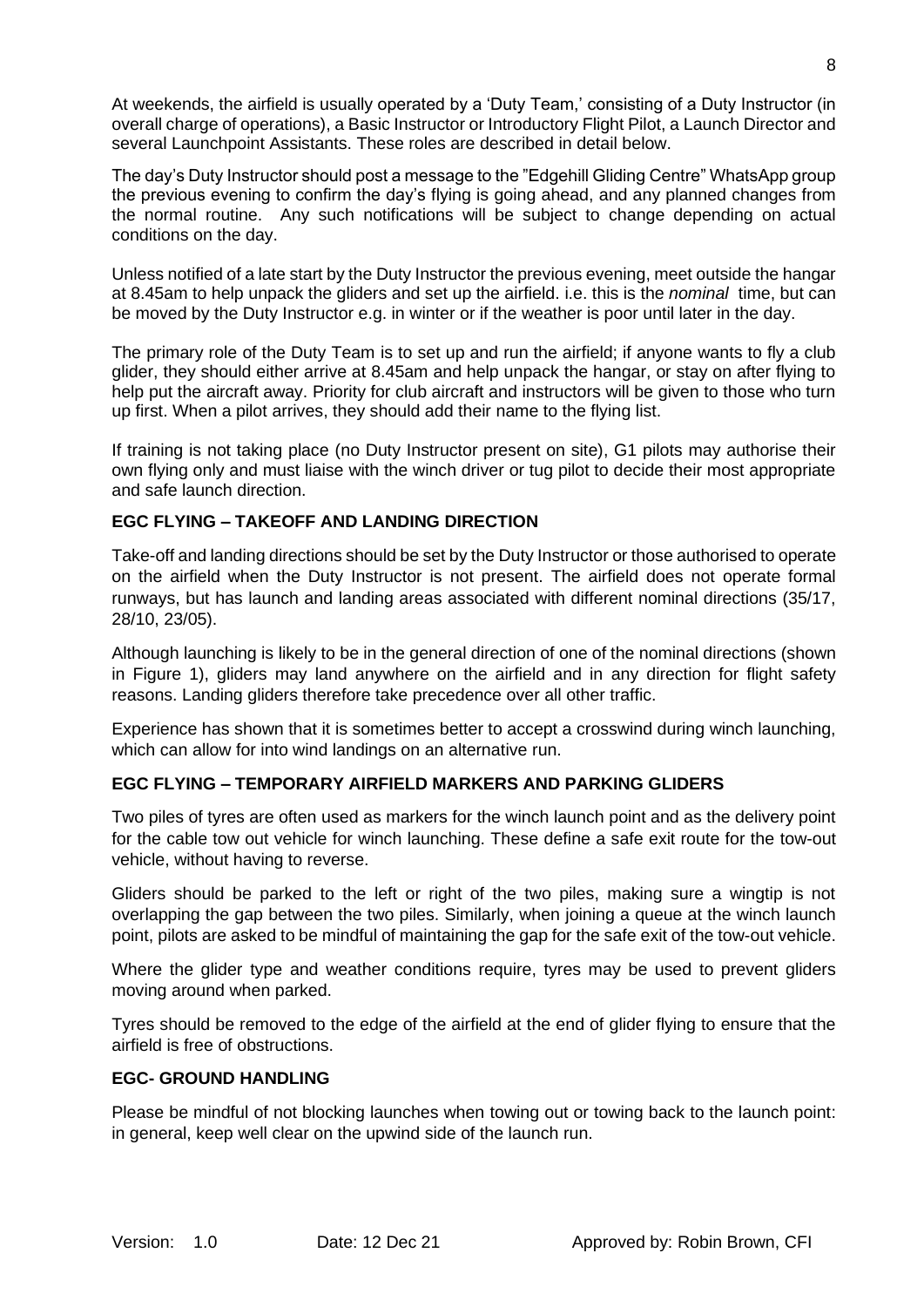As Shenington Airfield is relatively flat, a person towing a glider will always be in sight of either the winch driver, launch point, or both. If you encounter a glider on approach parallel to your tow out path, stop until the glider has landed. If possible, signal your intention by putting a wingtip onto the ground. The club buggies are usually reserved for retrieving club gliders, but can be available on a limited basis to retrieve private gliders. To that end, please land out of the way if flight safety permits.

# **EGC INSTRUCTION**

Dual instruction may be given by any BGA certified gliding instructor, subject to approval by the CFI or DCFI before any instructing takes place. This includes visiting instructors.

Gliding flight training is to be carried out in accordance with the BGA training syllabus. Trainee pilots must ensure that their log books and progress records are updated by their instructor after flying.

Any pilot, regardless of experience, may be requested to undertake dual training and/or check flights. For example, where a pilot is deemed not to meet the required safe standard of flying, a briefing, dual training, or check flying may be required, subject to the satisfaction of the CFI or their nominated instructor.

IFP and trial lesson flights are to be conducted within the limits as set by the BGA weather minima.

When briefing early cross-country attempts, instructors must ensure that the early pilot has a good understanding of airspace and NOTAMs, and is carrying a current chart. It is also recommended that they have a moving map and know how to use it.

It is the responsibility of an individual instructor to ensure that they are current and that their instructor checks are also current. For both full and assistant category instructors – including EASA FI instructors, this is a refresher check every five years, as this forms part of the BGA revalidation requirements stated in BGA Laws and Rules. Basic Instructors and IFPs require an annual check. For more detail on revalidation requirements, see Appendix C.

# **EGC CHIEF FLYING INSTRUCTOR**

The CFI is responsible to the EGC Chairman for:

- a) Oversight and overall responsibility for Edgehill Gliding Centre flying activity. The CFI's decision on flying matters is final.
- b) Maintaining instructing standards.
- c) Authorisation of instructors.
- d) Developing local flying procedures in co-ordination with other site users.
- e) Encouraging and overseeing the progress of all pilots, including new instructors.
- f) Liaising with the Chairman, Club Safety Officer and others to address flight safety issues.

#### **EGC DUTY INSTRUCTOR**

A Duty Instructor must be a Full or an **authorised** Assistant Rated instructor (authorised by the CFI). Basic Instructors cannot be nominated as Duty Instructor in charge of flying operations.

The nominated Duty Instructor on each flying day is in charge of all EGC flying operations and acts with the authority of the CFI, but the CFI remains responsible for all flying matters.

The Duty Instructor is responsible for flying training and supervision on that day, including:

- a) Using weather information to assess the suitability for the planned flying to take place.
- b) Selecting the launch point location and airfield set up, taking due consideration for other operators on the airfield and the prevailing weather conditions (see Appendix D).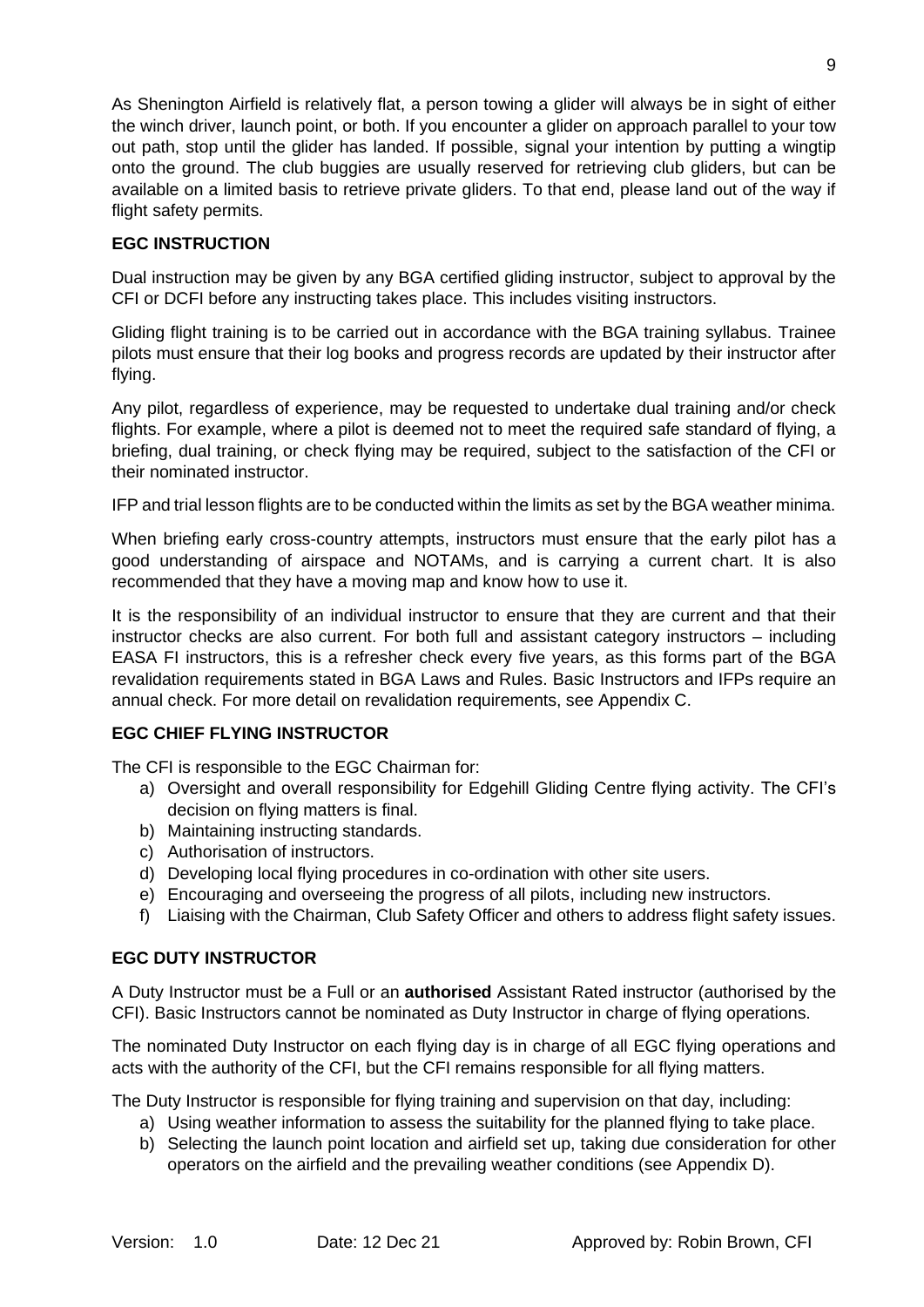- c) Normally holding a briefing before the start of gliding operations, nominally at 0930, but this is subject to change
- d) Ensuring that any known safety occurrences are reported.
- e) Ensuring any known equipment defects are reported.
- f) Providing instruction for anyone who requires it
- g) Briefing and authorising any solo pilots who are not qualified to self-authorise, or solo pilots that have not met the requirements to maintain their self-authorisation status

The Duty Instructor is not responsible for the collection of monies and other administrative tasks that might distract their attention from the oversight of flying operations.

# **EGC BASIC INSTRUCTOR/INTRODUCTORY FLIGHT PILOT**

Has primary responsibility for providing introductory flights. If a BI rating is held, they may provide instruction to visitors requiring trial flights and members, within the limits of the BI rating. IFPs may only provide an introductory experience, so the visitor cannot handle the controls.

# **EGC LAUNCH DIRECTOR**

The Launch Director is to assist the Duty Instructor by running the launch point, to allow the Duty Instructor to concentrate on flying. This is to be done by:

- a) Organising the flying list to make efficient use of club aircraft and instructors
- b) Planning to ensure that gliders are retrieved to the appropriate launchpoint (winch/aerotow) and that students are ready when their instructor/aircraft becomes available.
- c) Coordinating aerotow and winch launches to ensure a safe and efficient launch operation
- d) Delegating Launchpoint Assistants to monitor the launchpoint phone, meet trial flight customers and ensure they are looked after, safely escorted to/from the launchpoint etc, and also to contact them if trial flights need to be cancelled
- e) Ensuring that, at all times, a Launchpoint Assistant is delegated to keep the flight log
- f) Monitor Ground-Ground and Airband radios, or delegate someone to monitor them
- g) Reconciling the flight logging system, the winch log and the aerotow log at the end of the day, to ensure that the information is correct
- h) Ensuring that all club equipment, including radios and mobile phones, are accounted for and put on charge, if necessary.
- i) Designating winch drivers to DI and set up the winch before flying starts and refuel and put the winch away at the end of the day. Also, ensuring that there are winch drivers throughout the day.
- j) When the launch rate is high, the Launch Director should consider appointing a separate cable retrieve driver so that launches are not unduly delayed.

Any of these roles can be delegated; it is the Launch Director's ultimate responsibility to ensure that they are done, and that at any given time there is a single person in overall control of operation at the launchpoint.

# **EGC LAUNCHPOINT ASSISTANT**

Responsibilities as delegated from the Launch Director. These could include:

- Keeping flight logs
- Monitoring and answering the launchpoint phone
- Looking after new members and introductory flight pilots
- Ensuring gliders are brought back to the launchpoint promptly after landing (where possible this should be delegated to students and members flying club aircraft)
- Monitor radios as required
- Driving the winch, if qualified to do so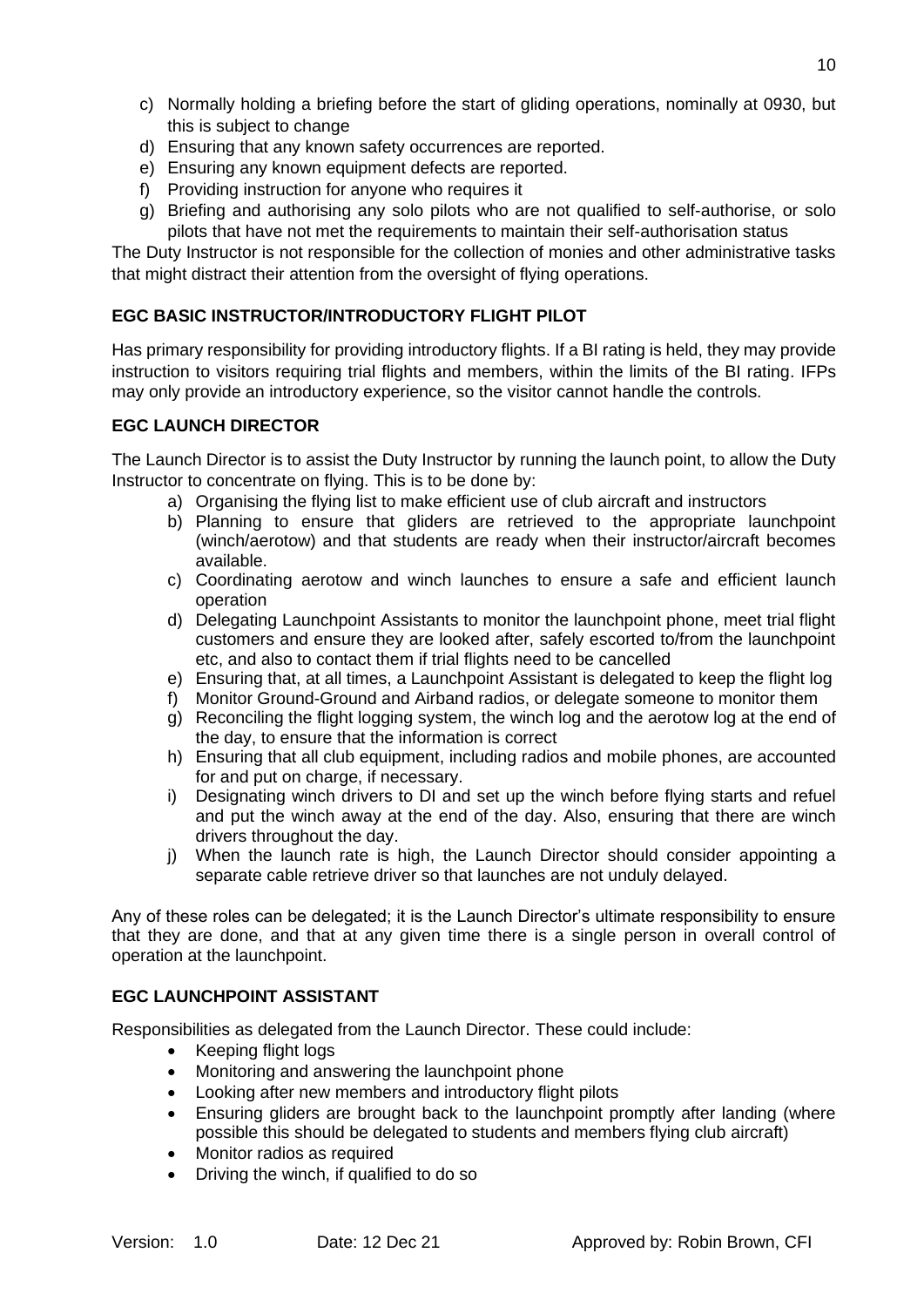# **EGC TUG PILOT**

Responsible for all tug-related activities. Should work with the Duty Instructor and Launch Director or person running the launch point to coordinate activities. If no Duty Instructor is present, the tug pilot should liase with individual self-authorising pilots to determine how to operate safely. Airband radio can be used to communicate with the launchpoint if appropriate.

#### **EGC MINIMUM INSTRUCTOR COVER**

A supervising assistant category or full rated BGA instructor must be present when any pilot is flying who does not hold the BGA Bronze and Cross-Country Endorsements or an SPL.

#### **LOG KEEPING**

Each glider take-off and landing at the site must be logged on EGC's flight logging system. Each pilot is responsible for ensuring that thrir flight is correctly logged, including launch height for aero tow launches.

#### **EGC CROSS COUNTRY BOOK**

All EGC members flying cross country are STRONGLY URGED to record the details of their intended route in the Cross Country Book. Failure to do so could result in a delay in finding a pilot in the event of an accident. Pilots are also advised to fly with their mobile phone switched on, and in easy reach in the cockpit.

The Launch Point should be notified on return. It is the responsibility of the pilot to close the entry in the Cross Country Log Book. If necessary, the launch point telephone number is 07548 069341. In the event of an outlanding, the pilot's crew should inform the Duty Instructor and suitably endorse the 'Cross Country Log'.

If pilots are self-authorising in their own aircraft (G1), when a Duty Instructor is not present, they should operate a 'Buddy System' i.e. make sure someone else is aware of their safe landing. The Buddy will inform the CFI in the event of the pilot being overdue and initiate overdue action.

#### **EGC TYPE CONVERSIONS**

Aircraft flight manuals must be read before type conversions. Specific briefings must be given by a Fully Rated Instructor or Assistant Instructor who is familiar with the aircraft type before flight.

#### **EGC LAUNCH CABLE TOW OUT AND RETRIEVE SIGNALS**

No cable tow out is to commence until the winch driver has given a positive signal that it may do so. If a cable tow out has been interrupted for any reason, it should not re-commence until permission has been clearly given by the winch driver. If the cable system has to be worked on for any reason, the winch stop light is to be left on continuously.

No cables are to be wound in without clear communication from the launch point to the winch that it is safe to do so.

#### **EGC NORMAL CIRCUIT**

The standard gliding circuit is normally to be flown as detailed in the BGA training syllabus. Pilots performing competition type finishes, aerobatics, or any other non-standard flying, must do so in such a way that does not conflict with those flying a 'standard circuit'. Non-standard flying must be carried out to the highest standards of airmanship, handling and lookout.

It is not acceptable to fly low straight-in approaches. Plan to finish to one side, then fly a more conventional circuit. In particular, two of the launch points at Shenington Airfield have tall obstacles immediately behind them (10 and 35).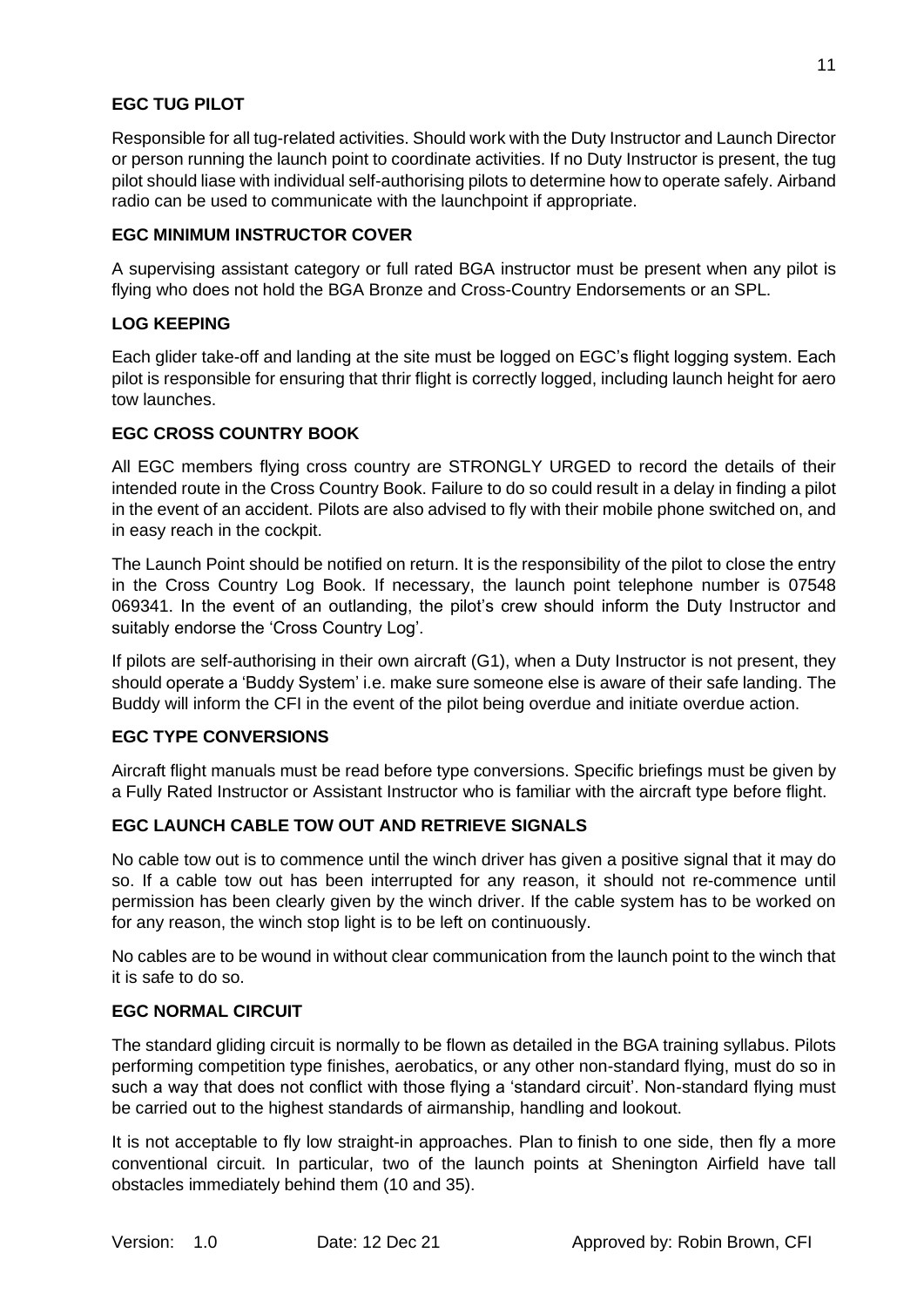If a glider is spotted landing with the wheel not lowered, DO NOT attempt to radio the pilot.

# **FLIGHT PREPARATION**

Generally there is plenty of room to rig and derig, however be mindful of the cable drop zones. Rigging and derigging should be undertaken in an area agreed with the Duty Instructor. In the absence of a Duty Instructor (i.e. when self-authorising), and if in doubt, seek the advice of an experienced local pilot, tug pilot or winch driver.

Water ballast is available at the taps adjacent to the clubhouse.

# **FLYING OF EGC GLIDERS**

For any member acting as pilot in command, the pilot is responsible for making sure that they:

- Confirm a Daily Inspection (DI) has been carried out on the glider
- Meet the BGA medical standard for glider pilots and are within the weight limits for that aircraft.
- Conduct the flight with the approval of the Duty Instructor or CFI i.e. some pilots are authorised to self-authorise by the CFI
- Have an understanding of and operate the aircraft within the aircraft flight manual
- Conduct the flight:
	- o Within official daylight hours
	- o Within the placard limits
- Do not attempt to fly:
	- o In poor visibility
	- o When cloudbase is too low or it is raining
	- o In conditions of canopy misting and/or icing
- Have completed appropriate refresher flights, as required and are in currency

Daily Inspections can only be completed by pilots that:

- Are 16 years old or over (this is for legal reasons)
- Have completed and passed the bronze theory test
- Have read and understood the flight manual of the glider to be DI'd and
- Are trained and checked out by an instructor. Their training record/logbook must then be signed to show that they are able to carry out a DI unsupervised.

If a glider is 'newly rigged', an independent inspection must be performed covering at least the main pins, the tailplane attachment and the control connections. The person performing this must be competent to do so and must not be the same person who carried out the DI.

# **'MUTUAL' FLYING**

Mutual flying for any pilot who is not a qualified instructor or an IFP can only take place when a pilot is cleared for mutual flying in the type of glider concerned, and has an entry in their logbook by the CFI or DCFI to that effect. Mutual pilots must be at least 16 years of age and hold a minimum of the BGA Bronze and Cross Country Endorsement or a LAPL(S)/SPL. They must also meet the currency requirements and consider themselves current.

For any mutual flying, the PIC must be nominated before flight. Non-instructor PICs must only fly in the front seat. Instructors and Introductory Flight Pilots (IFPs) may use whatever seat they choose. As there are known hazards associated with mutual flying, pilots are reminded of specific advice detailed in the BGA publication '*Managing Flying Risk*'. All pilots cleared for mutual flying (not including instructors and IFPs), must present themself for an annual check with the CFI, or instructor nominated by the CFI, to maintain this rating.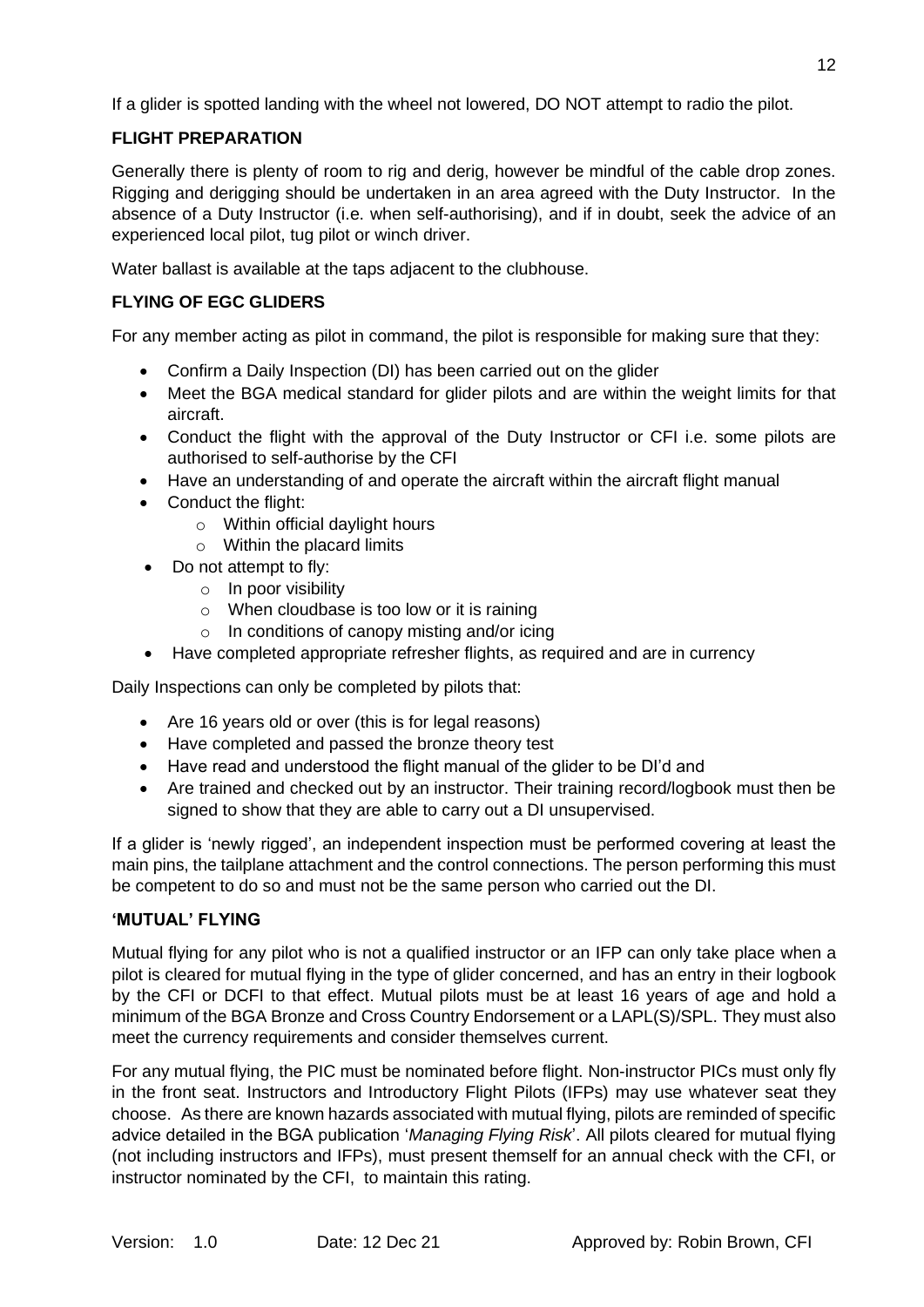# **FAMILY & FRIENDS FLYING**

This is the highest level of responsibility allowed to non-instructors and non-IFPs. To that end, the same level of flying skill and discipline as for Basic Instructors (BIs) and IFPs is expected.

To be given a 'Friends and Family' rating, a pilot must be at least 16 years of age and hold a minimum of the BGA Bronze and Cross Country Endorsement or a LAPL(S)/SPL. To exercise a 'Friends and Family' rating, a pilot must have completed a minimum of 3 flights in the previous 90 days. The passenger must not be allowed to touch the controls. Refer to the table below for requirements. All pilots cleared for 'family and friends' flying must present themself for an annual check with the CFI, or instructor nominated by the CFI, to maintain this rating.

| <b>Pilot Qualification</b>                              | <b>Club Glider</b>                                                                                                 | <b>Private Glider</b>                                           |
|---------------------------------------------------------|--------------------------------------------------------------------------------------------------------------------|-----------------------------------------------------------------|
| <b>Bronze &amp; Cross Country</b><br><b>Endorsement</b> | Authorised by CFI or DCFI in<br>pilot's logbook for glider type<br>Each flight authorized by a<br>rated instructor | Authorised by CFI or DCFI in<br>pilot's logbook for glider type |
| <b>Sailplane Pilot's Licence</b>                        | Authorised by CFI or DCFI in<br>pilot's logbook for glider type<br>Each flight authorized by a<br>rated instructor | Meet licence requirements                                       |

*Table 1: Table of requirements for flying 'friends and family,' depending on pilot qualifications and glider flown*

#### **ANNUAL REFRESHER TRAINING**

Annual refresher training is advised for any pilot who is not an instructor (Full Category, Assistant Category, Flight Instructor (Sailplanes), Basic Instructor) or Introductory Flight Pilot. The refresher/revalidation requirements for instructors and IFPs have already been described in the section on 'EGC INSTRUCTION,' earlier in this document.

Annual refresher training may be carried out by the EGC CFI, Full Category or Assistant Category Instructors. The format of the annual refresher training is at the discretion of the Instructor. If annual refresher training is completed, the pilot's log book should be annotated appropriately by the Instructor.

Pilots should note that two instructional flights in 24 months form part of the SPL recency requirement.

#### **EGC AEROTOWING**

Any tug pilot at Shenington Airfield must be briefed and authorised by the EGC Tug Master. Tug pilots should tow gliders where the glider pilot requests, but taking due account of any safety/noise considerations. Comprehensive aerotowing operations information is available at Appendix E.

#### **EGC DRIVING OF CLUB VEHICLES**

Before driving any EGC retrieve vehicles, buggies or the tractor, the driver must have had appropriate training from a suitably experienced EGC member who holds a full driving licence. Passengers should only be carried where provision has been made for passengers in the design of the vehicle.

Only members approved by the Winch Master are allowed to drive the winch. This is demonstrated by the signature of the Winch Master in the pilot's log book.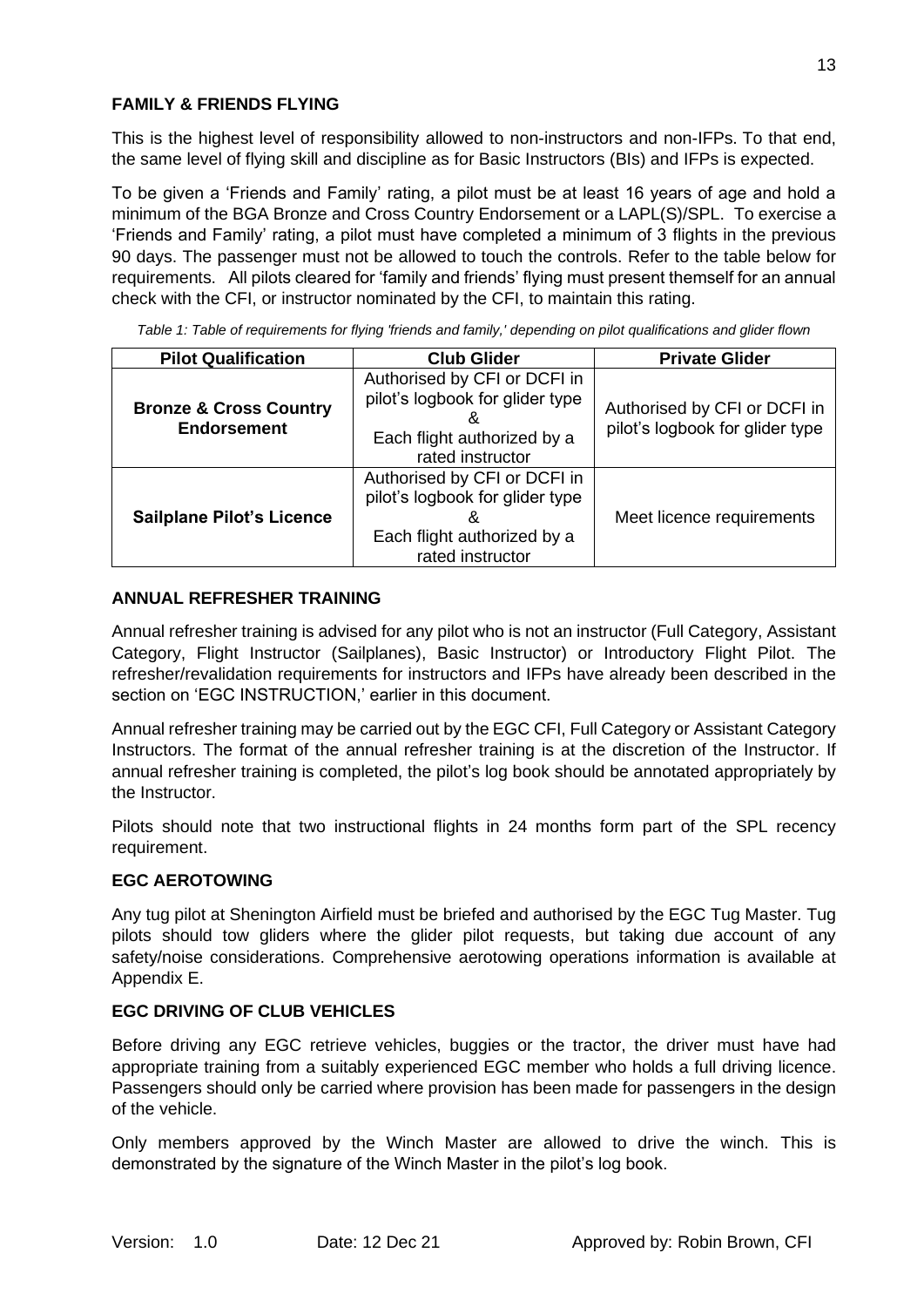The mnimum age to drive the retrieve vehicles and buggies is 14. The minimum age to drive the winch and tractor is 16.

# **EGC SYNDICATES/PRIVATE OWNERS**

Any member wishing to join an existing syndicate, form a new syndicate, or intend to base an aircraft at Shenington Airfield must discuss the topic with the CFI before proceeding.

# **EGC FLYING PRIVILEGES**

EGC Member Pilot's privileges to fly shall be subject to BGA Operational Regulations and shall be subject to automatic withdrawal following any incident or accident in the normal way. Reinstatement of flying privileges will be at the sole discretion of the CFI at all times.

### **EGC EXPEDITIONS**

Expeditions are encouraged to further the enjoyment and experience of club members. Where club equipment is to be used, the expedition must operate under a person authorised by the CFI. For G3 pilots on expedition, all flights must be supervised and authorised by a rated instructor.

### **EGC EFFICIENT LAUNCHING OPERATIONS**

Many launches are lost in gliding because of the "distracted" attitude of pilots at the launch point. To address that point, please note the following:

- a) Where possible and without rushing, please be ready to launch when the rings are presented to you. It is not acceptable to be chatting to your mates, then subsequently delaying other people's launches.
- b) For instructors, the same applies. Again, it is not acceptable to be briefing in the cockpit at the front of a queue. If you need more time, then simply hop out, pull your glider offline and re-join the queue when ready.
- c) Launches can take place with gliders in the circuit, providing no one looks as if they need to turn in early. If it looks as if someone does need to turn in early, do not allow your wings to be held level!
- d) Similarly, do not sit in the cockpit after landing when the glider is in the way of other gliders wishing to take off and to avoid congestion of the landing area. Please get out, clear the glider, and only then chat whilst waiting for a retrieve.

#### **FAULT REPORTING**

*Ground Vehicles* – If you are entitled to and capable of fixing it, please fix it. If you cannot fix it, inform the Duty Instructor if one is present. For all ground vehicle faults, inform the Ground Maintenance Team Lead using the online Google Form.

*Aircraft* **–** for an aircraft, if, and only if, you are qualified to fix it and are capable of fixing it: fix it and report work carried out in accordance with standard procedures. If you cannot fix it, immediately inform the Duty Instructor, if training is taking place.

For all glider or tug faults, inform the Aircraft Maintenance Team Lead or Tugmaster using the online Google Form. For all gliders, also report the fault in the Daily Inspection (DI) Book.

# *REMEMBER: PLACE A CLEAR LABEL IN THE COCKPIT OF THE GLIDER/TUG OR IN THE VEHICLE CAB, STATING THE PROBLEM AND THAT IT IS UNSERVICEABLE. REPORT TO THE RELEVANT TEAM LEAD USING THE APPROPRIATE GOOGLE FORM.*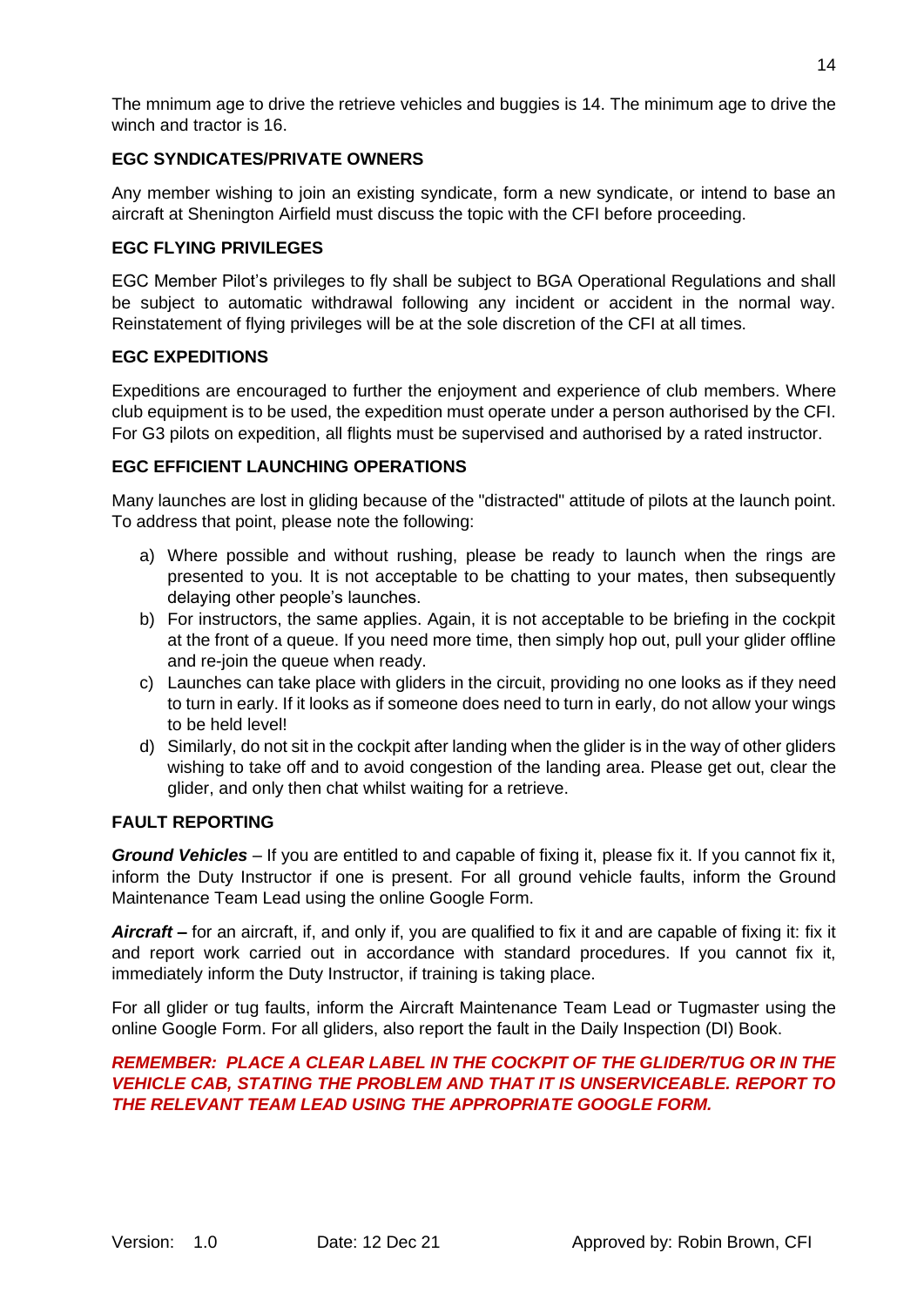# **EGC INCIDENT AND ACCIDENT REPORTING**

Incidents and accidents are to be reported in accordance with the BGA reporting requirements.

Accidents or Incidents involving any person or aircraft, or involving any aspect of flying operations, must be reported immediately to the Duty Instructor, if present on site, or CFI. All incidents and accidents must be also be reported to the Club Safety Officer for action as part of the EGC Safety System. An Incident/Accident Report Google Form is available via the EGC website, as well as via a link published in each Weekly Update email and via a QR code located on the launchpoint bus. Paper forms are also available. Furthermore, accidents/incidents should also be reported to the AAIB and/or the BGA, where it is required to do so - the supplementary document 'Edgehill Gliding Centre Emergency Procedures' gives more detail on this.

#### **ACTION IN THE EVENT OF AN ACCIDENT**

In the event of an accident on or close to Shenington Airfield, the procedures in the supplementary document 'Edgehill Gliding Centre Emergency Procedures' will be helpful to those involved with the accident, as well as the emergency services.

An Emergency Pack, including all required forms, event log and fluorescent jacket, is kept sealed on the launch point bus, in case of emergency.

#### **EGC OVERDUE ACTION**

Overdue action is to be taken on any aircraft at twilight or if there is good cause to believe that the aircraft is missing or been involved in an accident. Details are in the supplementary document, 'Edgehill Gliding Centre Emergency Procedures.' It is particularly important to have a 'Buddy System' in place where long flights are planned or late returns to the airfield are expected.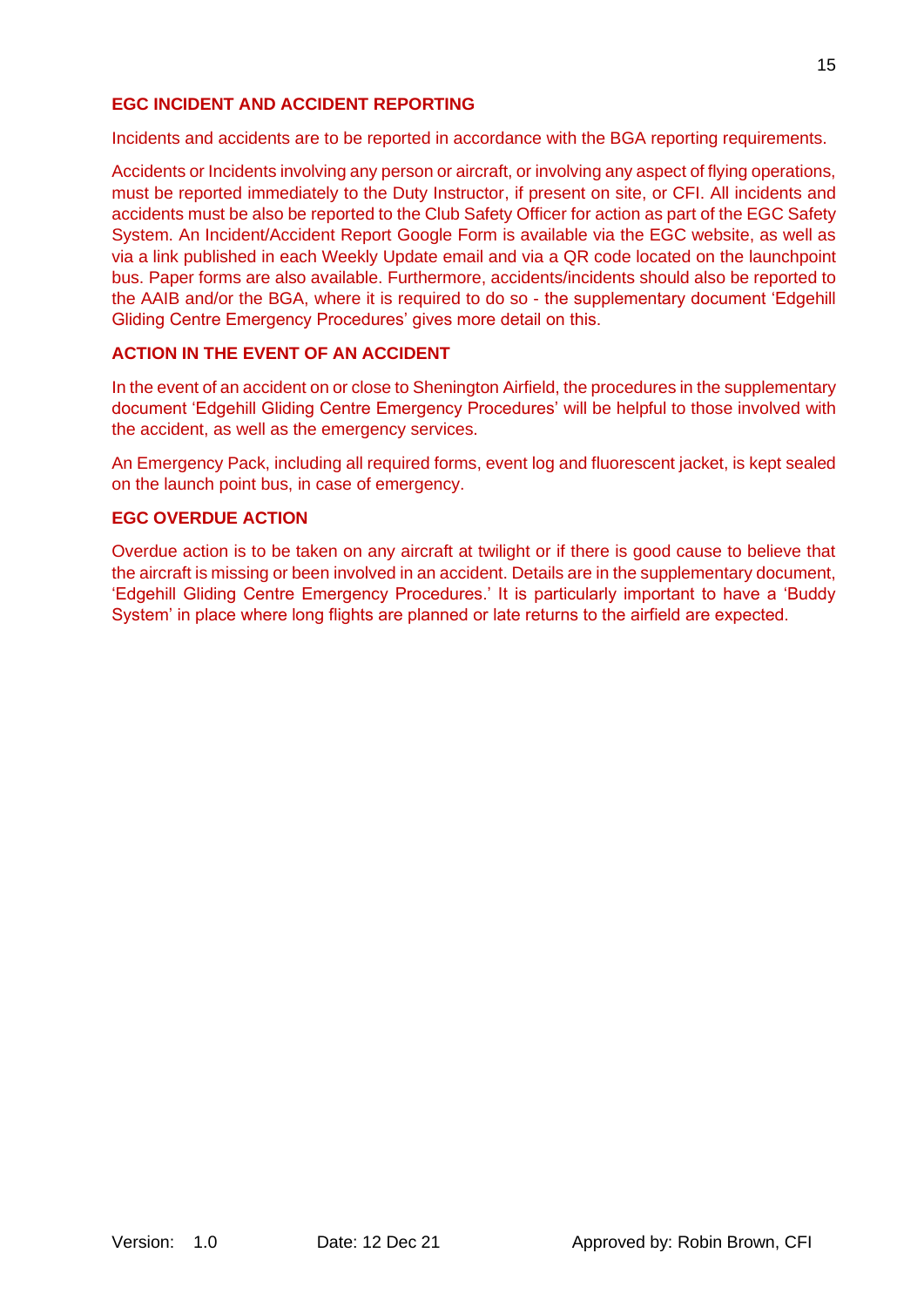# <span id="page-16-0"></span>**POWER OPERATIONS**

Power operations at Shenington Airfield are carried out using individual Pilot Responsibility. Licensed motor glider pilots (SLMG and TMG) and powered aircraft pilots may self-authorise their own flying. It is incumbent on each Pilot to ensure that their planned take off can be carried out with due regard to gliding operations. Following suitable liaison, EGC will suspend glider launching whilst a powered flight take off is occurring. EGC will also retract the winch cables if required for flight safety or if the power pilot has any concerns.

In order to minimise delay, if possible, power pilots should complete power checks away from their take off location prior to their final pre-departure lookout manoeuvres.

All power pilots (including light aircraft, motorgliders and self-launching or self-sustaining gliders) must acquaint themselves with the local noise avoidance areas (Shenington/Alkerton, Epwell, Tysoe and Upton House), as detailed in Appendix A.

There shall be no take-offs of powered aircraft outside the hours of 09:00 – 19:00 and there shall be no landings outside the hours of 09:00 – 21:00 on any day.

When returning to Shenington Airfield, please be aware that the glider launch point may be unaware of any aircraft on a shallow approach, so a standard circuit shall be flown.

Prior permission shall be sought by visiting pilots wishing to land at Shenington Airfield.

All powered aircraft movements, except for sailplane self-launchers and Take Flight Aviation aircraft flights, must be logged in the Power Aircraft Movements Log, located in the clubhouse reception area. Pilots must complete this log with details of the proposed flight before leaving the airfield and complete the log as 'back safely' on return. For sailplane self-launchers, flights must be logged on the EGC flight logging system and pilots are strongly urged to record cross-country flight plans in the Cross Country Book on the launchpoint bus. For Take Flight Aviation, flights must be recorded in their own aircraft movements log.

Pilots not intending to return to the airfield should note this fact together with their intended destination and diversions on the movements log. It is the pilot's responsibility to make arrangements with their destination or otherwise, so that any non-arrival will be realised.

#### **AVIATION FUEL AND FUEL HANDLING**

Authorisation for use of the AVGAS Bowser should be via owners of shares in the fuel bowser (Bowser Syndicate) or their authorised representatives, only for aircraft owned by those in the AVGAS Fuel Bowser syndicate.

Any fuel uptake must be recorded on the Fuel Log sheet provided at the bowser. The fuel should be paid for immediately using the PDQ machine outside the office. The cost of the AVGAS can be calculated using the price per litre given in the folder in the Fuel Bowser.

The Licence for keeping and dispensing Petroleum Spirit on the airfield, issued by Oxfordshire County Council, will be held by Edgehill Gliding Centre Ltd (EGC) on behalf of the Bowser Syndicate.

Only trained operators may use the Bowser. The Bowser syndicate is responsible for the training of operators, that the training is at an appropriate level and for maintaining a list of trained operators.

Filling of the bowser or dispensing AVGAS from it will be strictly in accordance with the AVGAS Fuel Bowser User Guide, which is a supplementary document to this Operations Manual.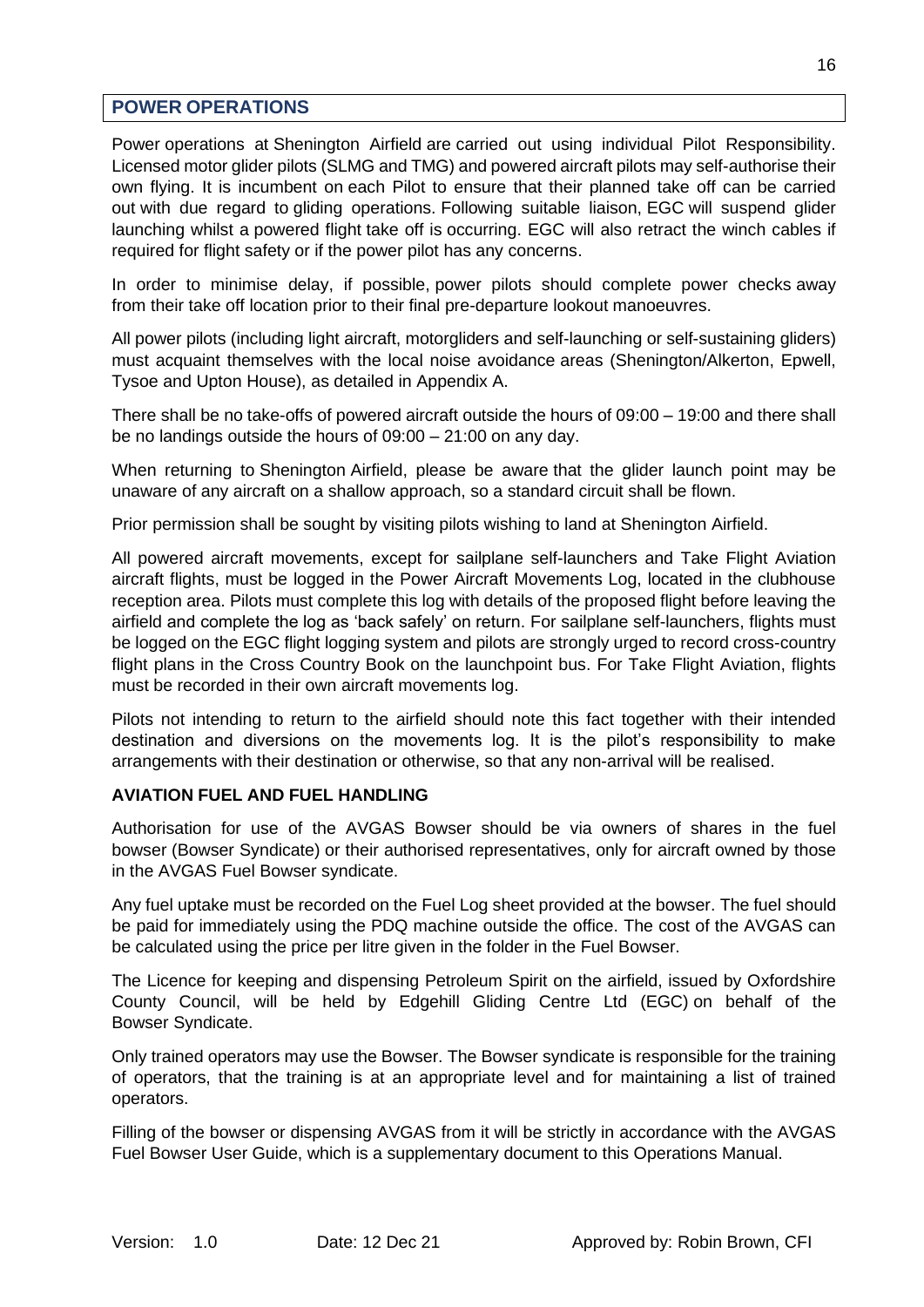Inadvertent fuel spillages are to be dealt with promptly using the spill kit housed in the yellow wheelie-bin kept adjacent to the Bowser. Spills are to be reported to the lead of the Bowser syndicate immediately to ensure prompt replenishment of the spill kit. Significant spills shall also be reported to the Airfield Owner.

Any fires involving aviation spirit should be dealt with by the Emergency Services in accordance with the procedure in the "Edgehill Gliding Centre Emergency Procedures' document, which is a Supplementary Document to this Operations Manual.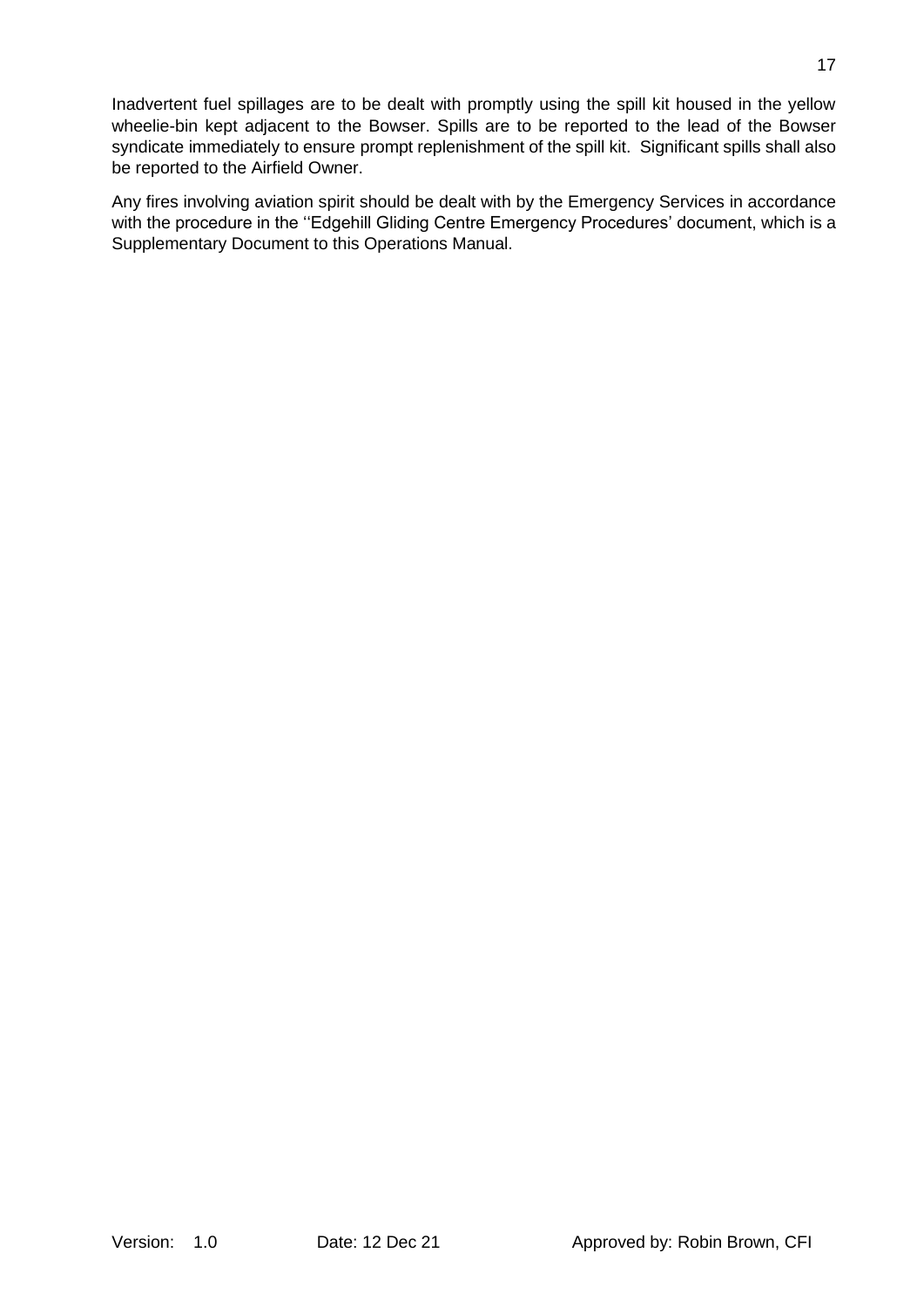# <span id="page-18-0"></span>**APPENDIX A – NOISE ABATEMENT AREAS**

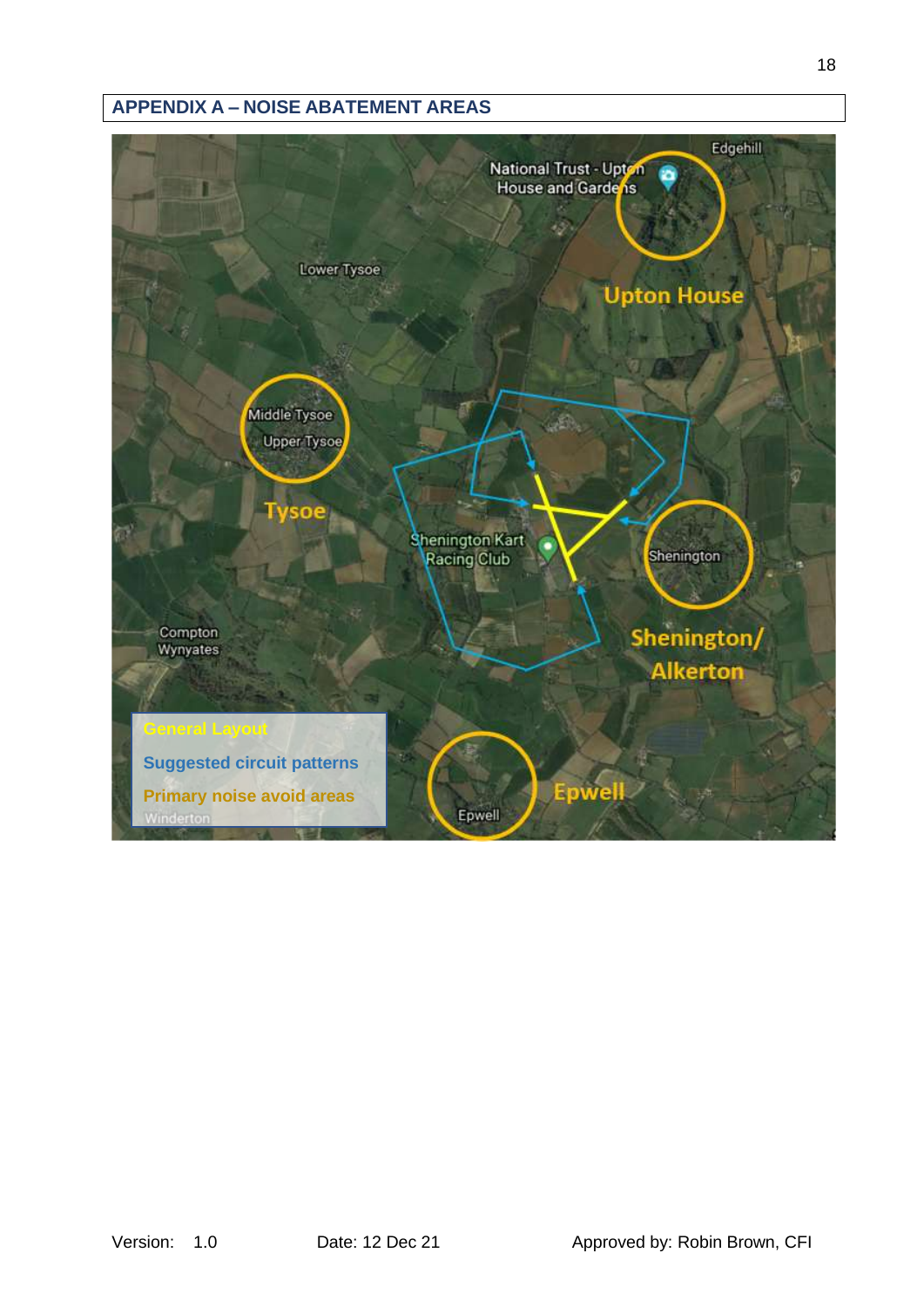# <span id="page-19-0"></span>**APPENDIX B – PILOT FITNESS TO FLY**

The following mnemonic is useful for pilot's to consider before flight:

|   | <b>Illness</b>    | Do I have an illness or any symptoms of an illness?                                                                    |
|---|-------------------|------------------------------------------------------------------------------------------------------------------------|
| м | <b>Medication</b> | Have I been taking prescription or over-the-counter drugs?                                                             |
| S | <b>Stress</b>     | Am I under psychological pressure from the job? Worried about<br>financial matters, health problems or family discord? |
| A | <b>Alcohol</b>    | Have I been drinking within eight hours? Within 24 hours?                                                              |
| F | <b>Fatigue</b>    | Am I tired and not adequately rested?                                                                                  |
| Е | <b>Eating</b>     | Am I adequately nourished?                                                                                             |

# <span id="page-19-1"></span>**APPENDIX C – INSTRUCTOR REVALIDATION REQUIREMENTS**

As per BGA Laws and Rules, the revalidation requirements for instructors are as follows:

#### **Basic Instructor or Introductory Flight Pilot Revalidation Requirements**

Ratings lapse 12 months after date of issue unless revalidated. Recommendation for revalidation to the BGA from the CFI based on:

- a) In the 12 months prior to revalidation, at least 10 hours or 20 launches pilot in command in sailplanes (not TMG), and
- b) An annual check by a CFI, BI Coach, Flight Instructor Coach, or Regional Examiner (logbook signature)

# **Full or Assistant Instructor Revalidation Requirements**

Ratings lapse 12 months after date of issue unless revalidated. Recommendation for revalidation to the BGA from the CFI based on:

- a) A refresher\* within 5 years of the date of revalidation (signed entry in the instructor's logbook), and
- b) In the 12 months prior to revalidation
	- a. at least 5 hours or 15 launches solo\*\* in a sailplane (excluding TMG) and
	- b. at least 10 hours or 20 launches PIC gliding instructing in a sailplane/TMG. Where the requirement at b. has not been achieved, alternatively an assessment of competence by a Regional Examiner (logbook signature) may be carried out.

Or recommendation for revalidation as a BGA assistant or full rated instructor from the CFI based on holding a valid FI(S) certificate with sailplane instructing privileges.

\*A BGA instructor course is equivalent to a 5 - year refresher for revalidation and renewal.

\*\*Solo in this context may include flying as pilot in command with a passenger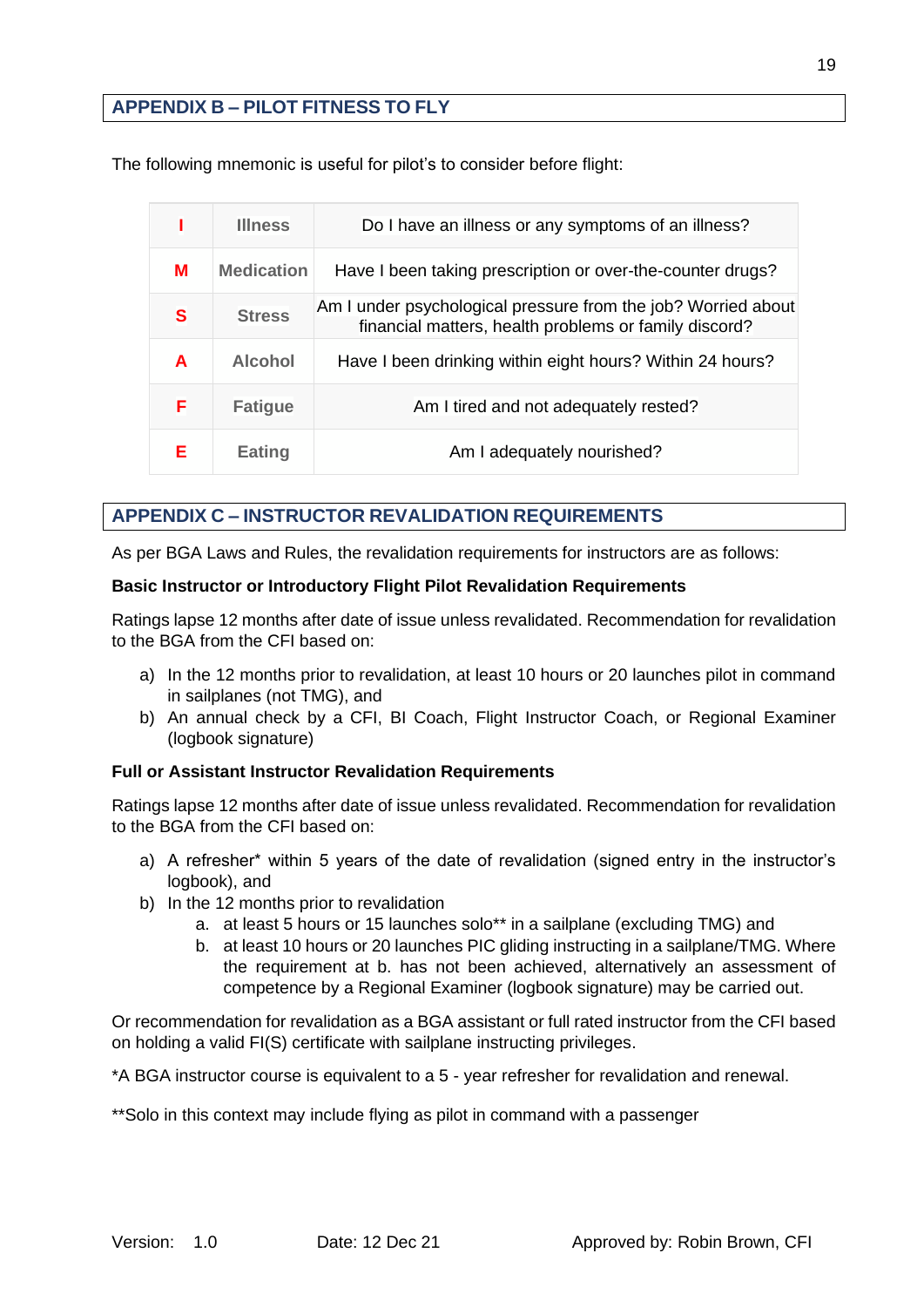<span id="page-20-1"></span><span id="page-20-0"></span>

*Figure 2: Diagram of launching on run 28*

Due to the prevailing wind direction, the main run for gliding operations is 28, commonly referred to as the "8 acre" run. "8 acre" refers to the area of grass between the "short hard" and the boundary fence looking towards Shenington village. The general philosophy is to establish the winch launch point on the downwind side of any crosswind.

Landings on this run within the 8 acre field are possible for experienced pilots, but not recommended in nil wind unless familiar with the site. Landing on the upwind side of the cables is best. The intersections between grass and tarmac are generally ok, but if in doubt, land long to avoid rolling over the intersection. However, if having landed, a glider is in such a position as to inhibit launches, the glider should be moved clear as quickly as possible.

*This run has potentially the worst curl-over of all the approaches, so plan accordingly*.

*Pinch point 'c' is of particular relevance on this run.*

Another significant feature is the shape of the '8 acre' field. Please note that approaches are *not* at a right angle to the boundary fence!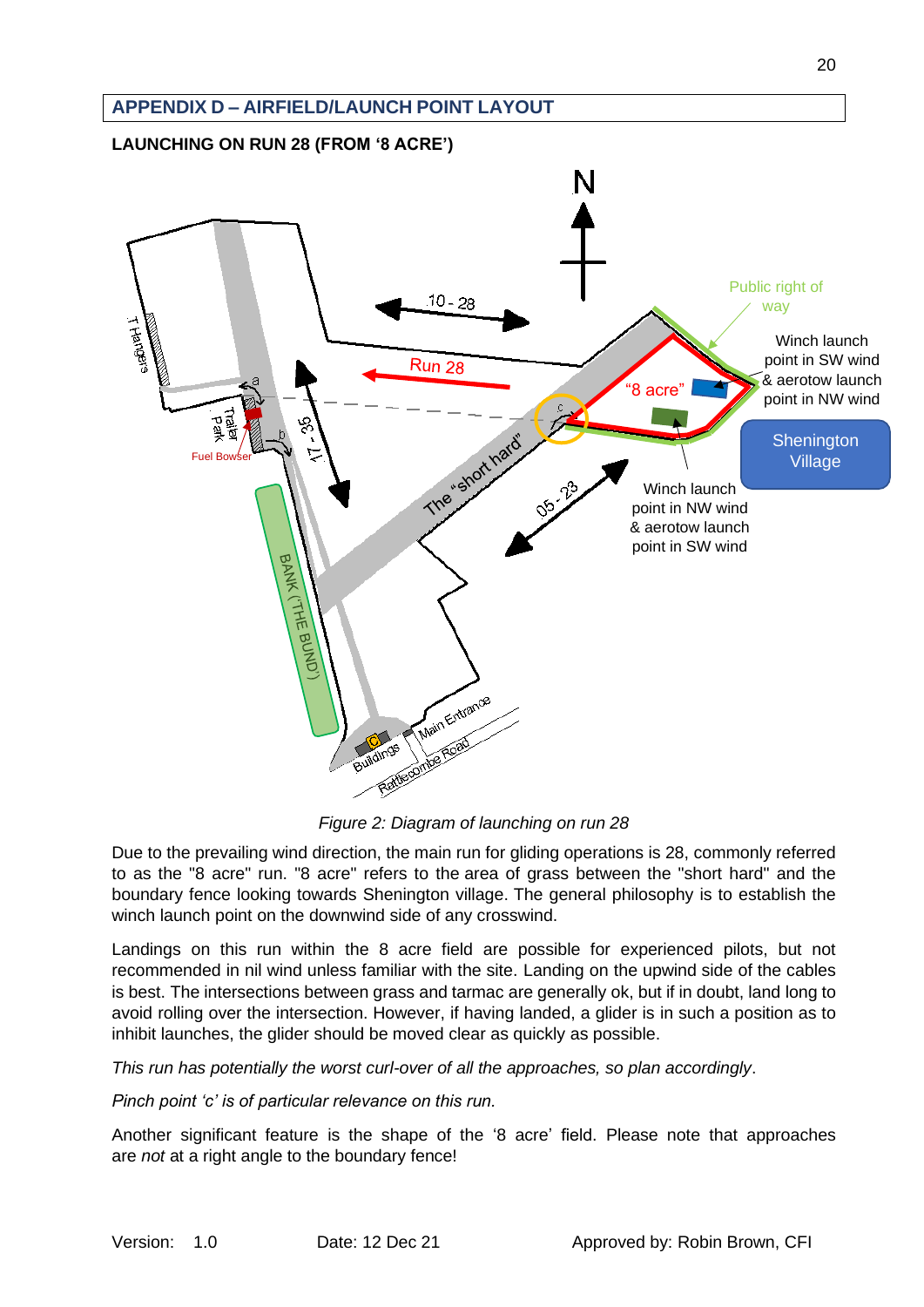In a SW wind, the winch launch point will be on the side furthest from the clubhouse. The aerotow (A/T) launch point will be on the opposite side, as far away from the cables as conditions permit. *The A/T take-off line will be well clear of the winch cables, however should the tug pilot be concerned, the cables will be held at the winch, or if necessary, retracted to the winch.* 

In a NW wind, the winch and aerotow launch points will be swapped over, still facilitating safe winch launches past gliders that have landed long on the upwind side. In this case, when towing out from the clubhouse area, along the "short hard", the strongly preferred option is to wait until the cables are retracted between launches, then cross over the take-off run, remaining on the short hard until clear on the upwind side.

*A particular hazard in a NW wind is to be aware of gliders coming back low from the ridge, needing to turn in early*.

*Furthermore, pedestrians may walk along the boundary fence, outside of the airfield perimeter, as there are public rights of way. Therefore, a good lookout on approach is vital.*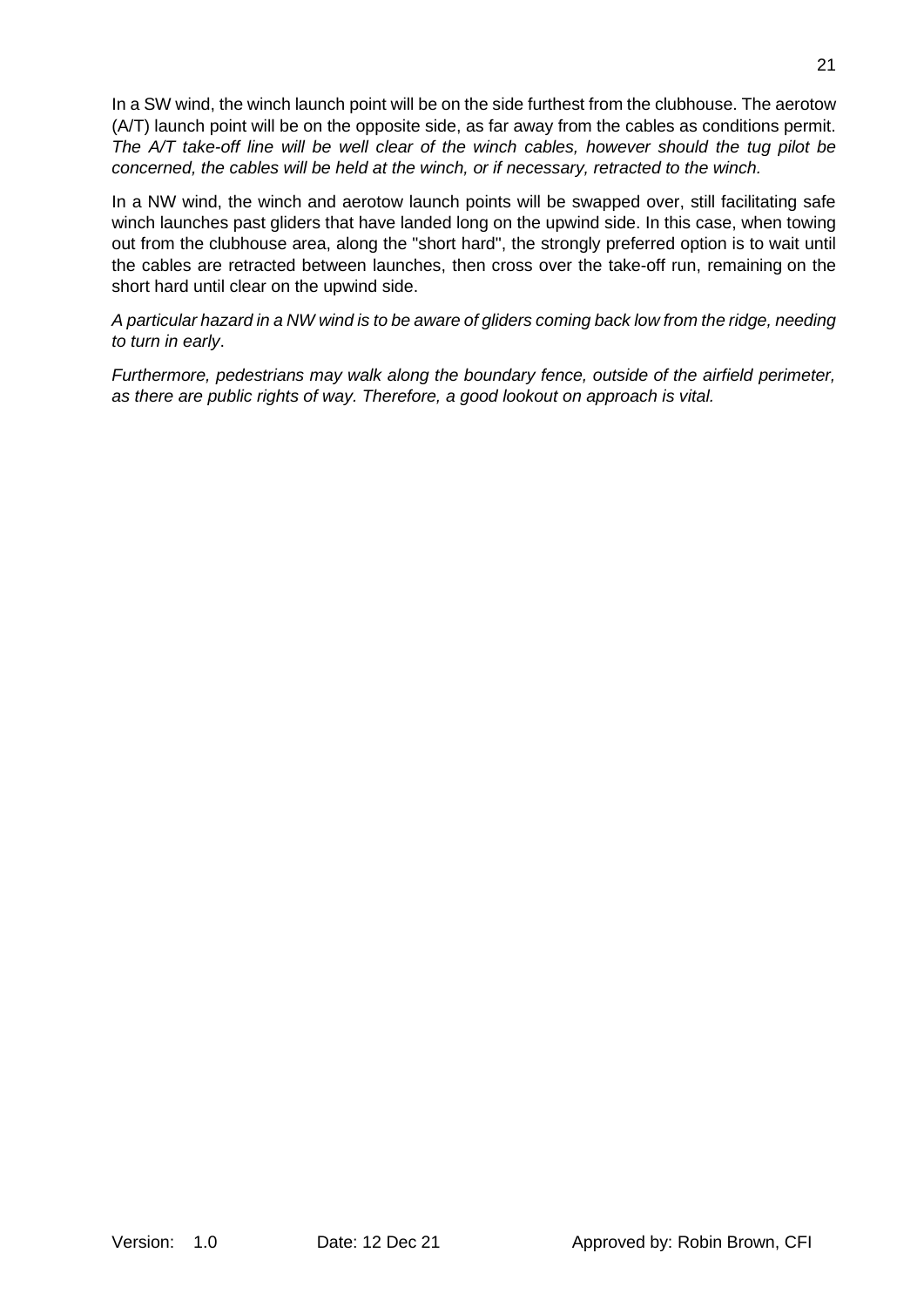#### <span id="page-22-0"></span>**LAUNCHING ON RUN 10 (IN FRONT OF THE T HANGARS)**



*Figure 3: Diagram of launching on run 10*

The winch launch point will be on the side of the field closest to the clubhouse, with the A/T launch point further to the north.

This run allows for landings in the same direction as the launch, deep into the centre triangle, approaching over the farm buildings or trailer park.

With due regard to conflicting traffic, it is possible to land safely in the "top field", at 90 degrees to the take off line. This option de-conflicts nicely with other traffic by virtue of height differences around the respective circuits. If it appears that an overshoot has developed on this approach, a minor course change to the left opens as much room as needed.

The A/T take off direction naturally involves a turn away from the cables once at a safe height to avoid Shenington village for noise abatement purposes, so rarely is it necessary to retract cables on this run.

*Pinch point 'a' is of particular relevance on this run.*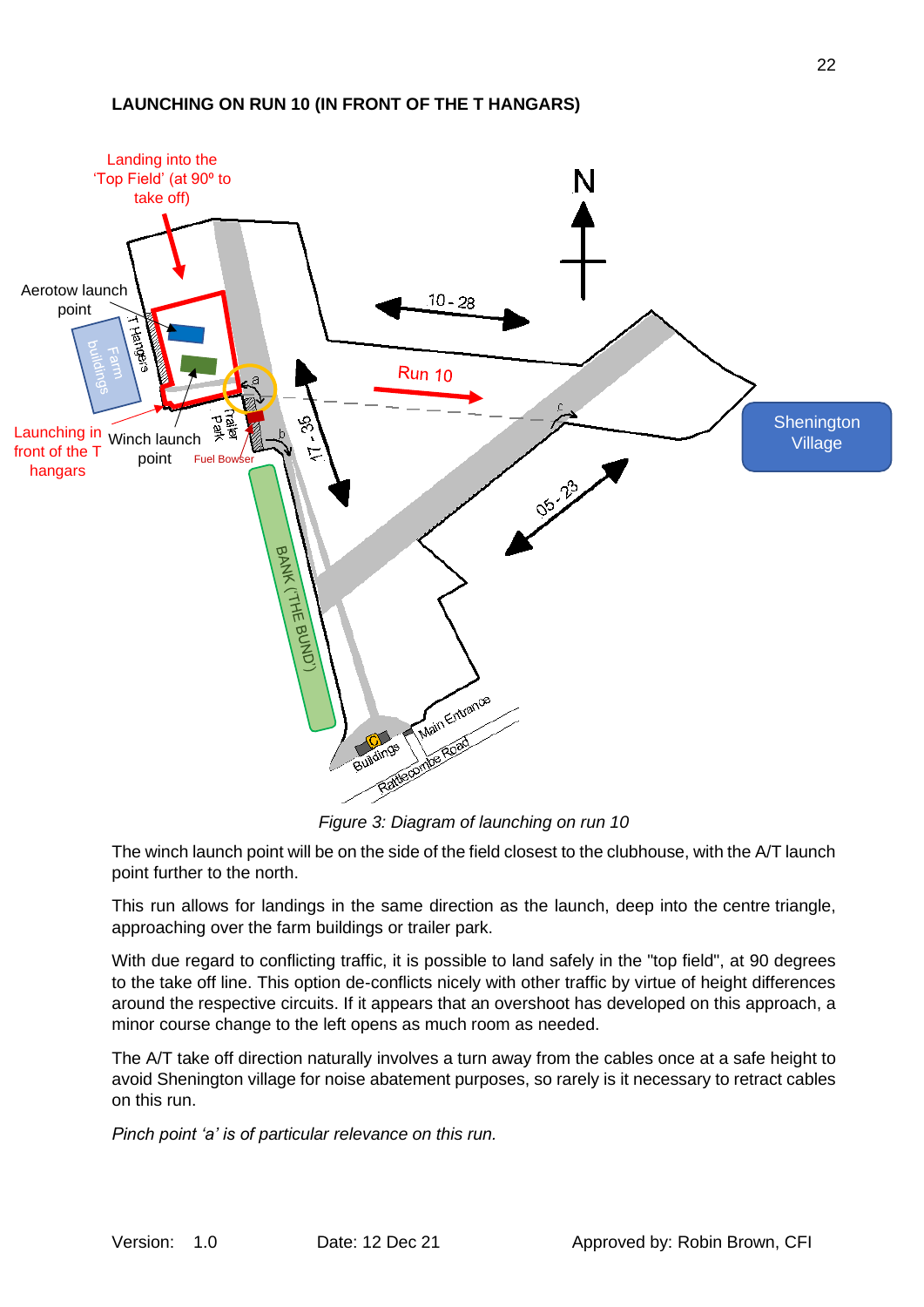#### <span id="page-23-0"></span>**LAUNCHING ON RUN 17 (FROM THE 'TOP FIELD')**



*Figure 4: Diagram of launching on run 17*

This run is often used in a strong SW wind. *This can lead to significant turbulence on the approach.* In more benign conditions, however, it offers the opportunity for landings on the upwind side of the cables in the "top field"

Aerotows take place along the hard runway, with winch launch launching from the grass on the eastern side of this run, providing a safe clearance between the cables and aerotow run. *However, the cable must be retracted and held at the winch if the tug pilot has any concerns. Furthermore, significant turbulence can occur whilst aerotowing with a westerly component in the wind, due to the bank on the west side of the airfield.*

The launch point bus is parked as far back into the hedge at the perimeter as possible, between the aerotow and winch launch points, allowing clear line of sight between the winch and aerotow launch points.

This run is often chosen by the Duty Instructor in favour of even more crosswind launching from the '8 acre' field.

*Pinch points 'a' and 'b' are of particular relevance on this run. Launching on this run must be suspended if a fuel delivery to the fuel bowser is taking place.*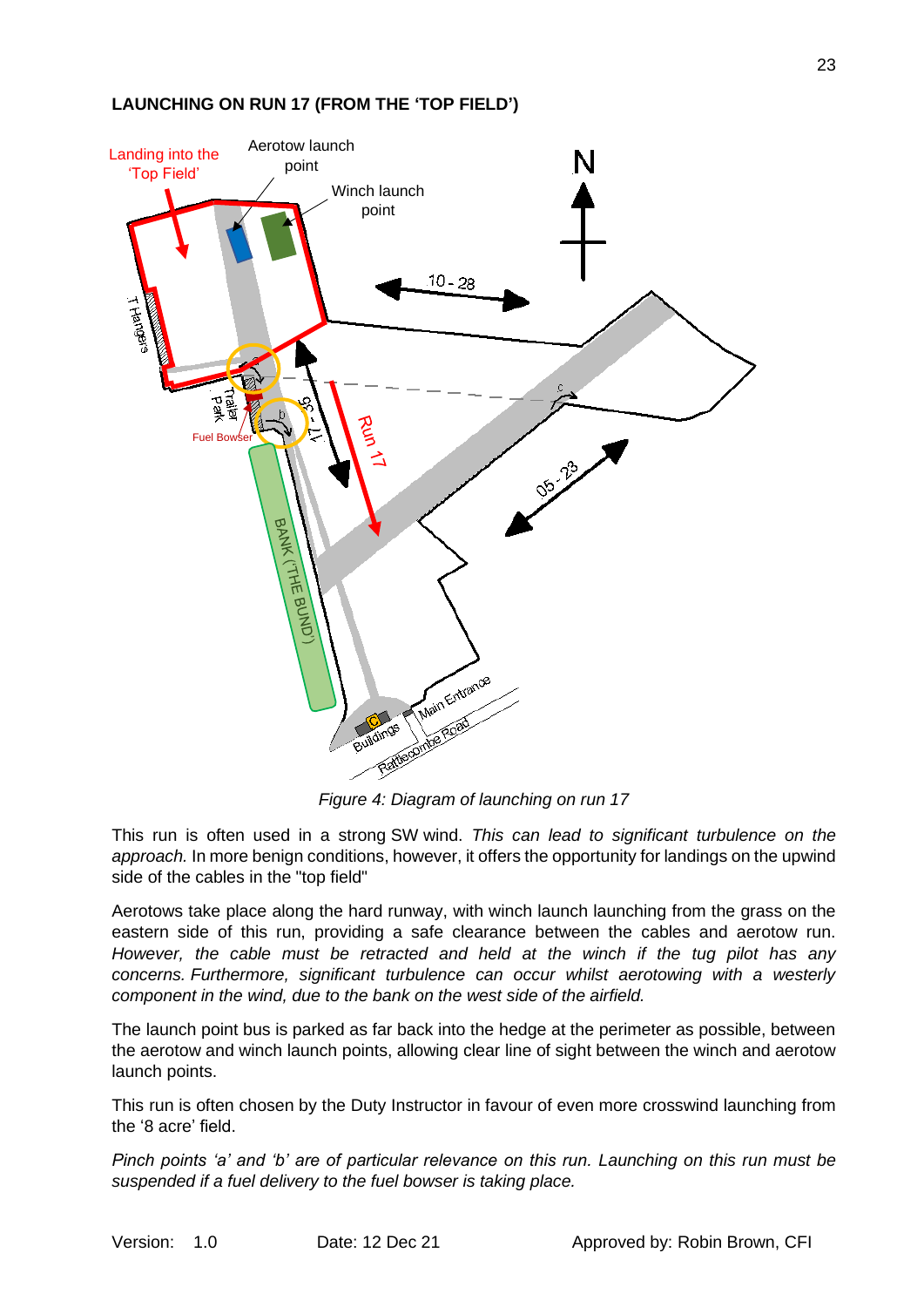<span id="page-24-0"></span>

*Figure 5: Diagram of launching on run 23*

The "short hard" is always available for landings, *but be aware that the tempting smooth tarmac is not in the middle of the runway*. The newer smooth tarmac was laid down when the airfield was used as a vehicle test track, and in order to facilitate a smooth bend, as the track gets closer to the clubhouse end, it bends away from the centre of the runway towards the adjacent fence.

Winch launching on the short hard on the '23' run is limited to strong southwesterlies. It is only 700m long, so launch failure options are very limited in light winds, and there is usually a better launch direction to use. Operating on the hard surface for any great number of launches also has a detrimental effect on cable wear.

*Pedestrians may walk along the boundary fence, outside of the airfield perimeter, as there are public rights of way. Therefore, a good lookout on approach is vital.*

*Pinch points 'c' and 'd' are of particular relevance on this run.*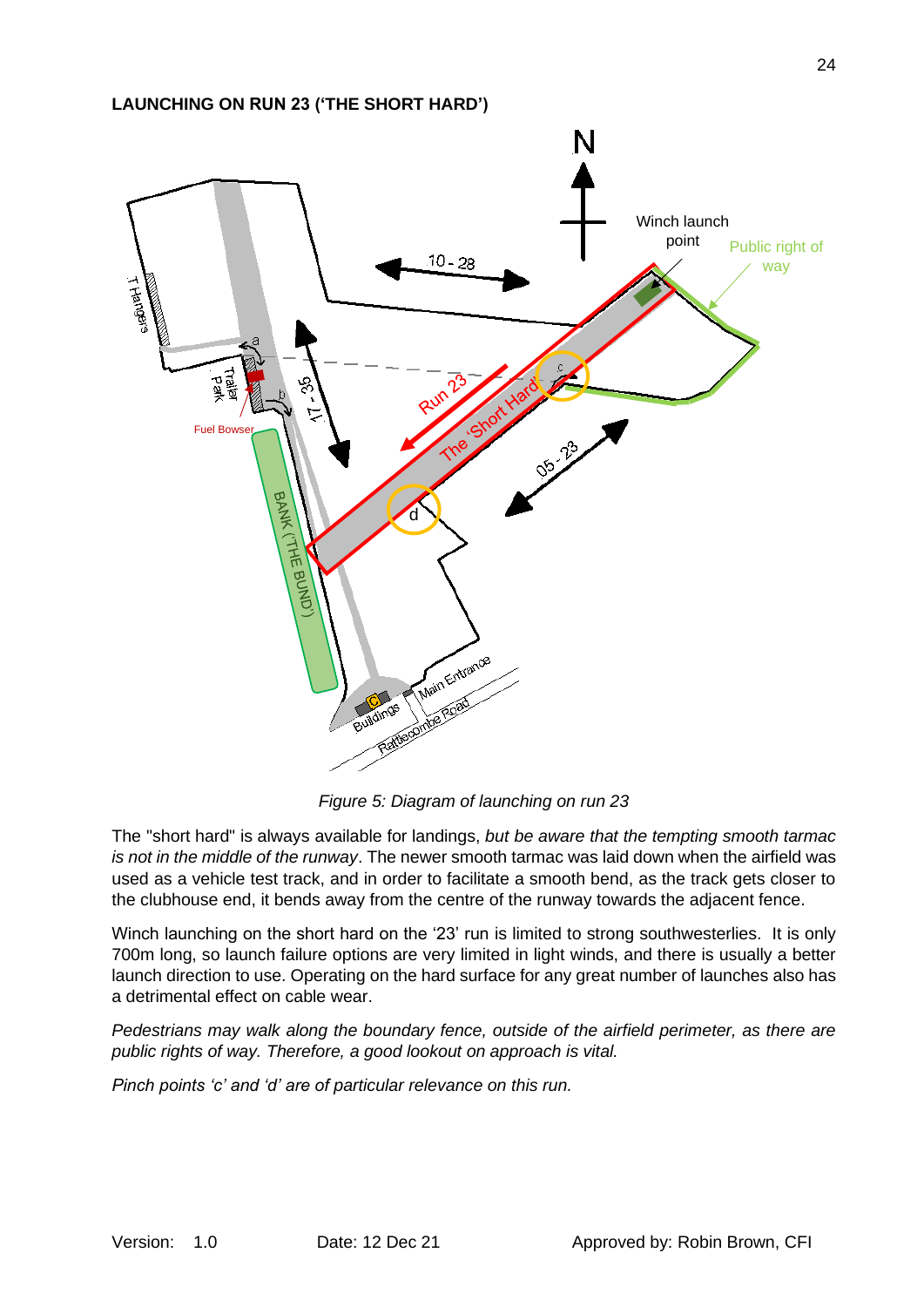<span id="page-25-0"></span>

*Figure 6: Diagram of launching on run 05*

Conversely, launching from the opposite end of the short hard, using run '05,' is limited to strong northeasterlies. It is only 700m long, so launch failure options are very limited in light winds, and there is usually a better launch direction to use. Operating on the hard surface for any great number of launches also has a detrimental effect on cable wear.

*As with landing on the short hard in the opposite direction, be aware that the tempting smooth tarmac is not in the middle of the runway*. As the newer smooth tarmac track gets closer to the clubhouse end, it bends away from the centre of the runway towards the adjacent fence.

*Pinch points 'c' and 'd' are of particular relevance on this run.*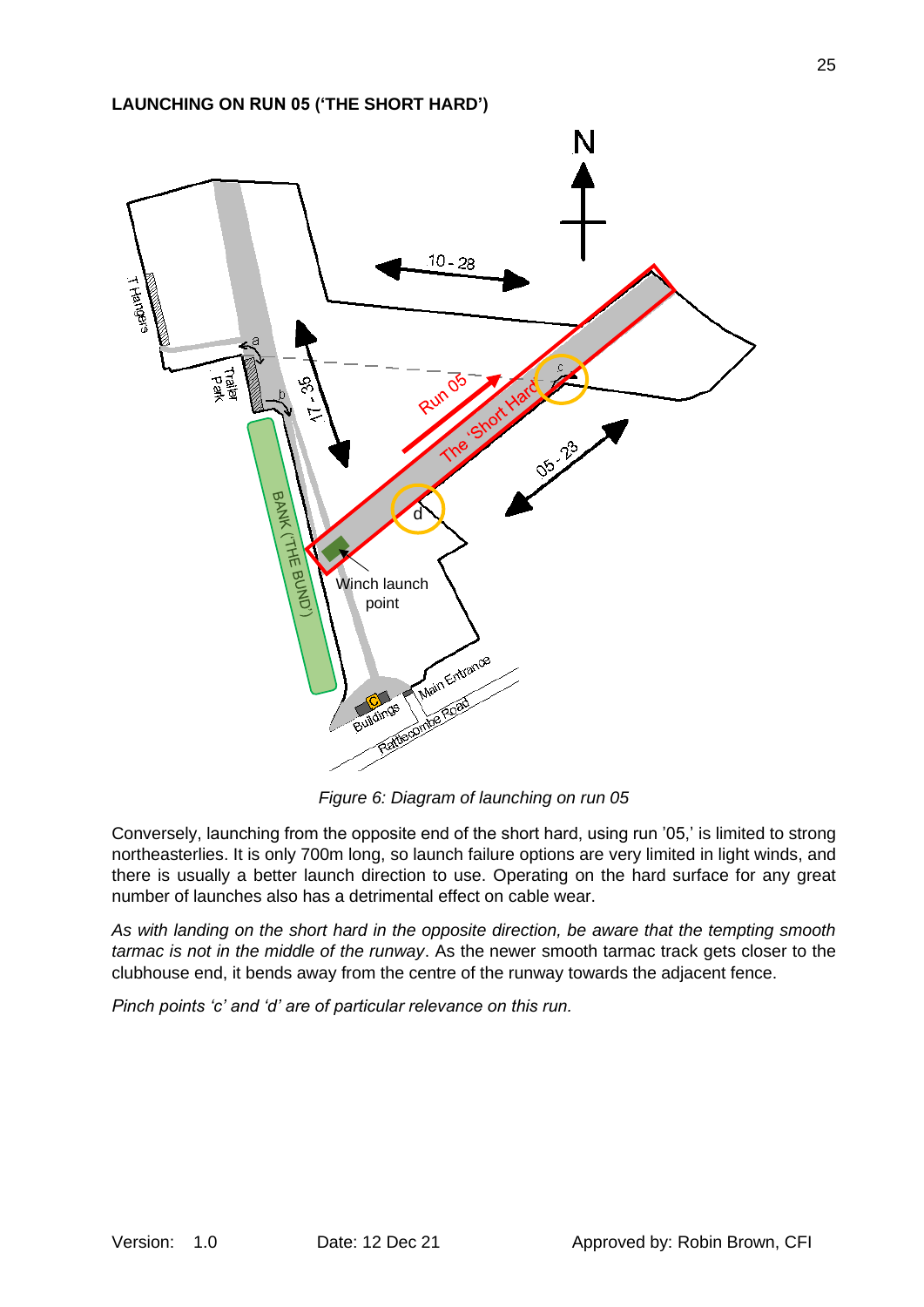<span id="page-26-0"></span>

*Winching must NOT take place on this run if there is any potential for a broken cable to fall into the adjacent Kart track.* As well as published Karting events, there is a lot of commercial activity at random times.

While this run gives reasonable launching efficiency, it is the one most compromised by landings. This is because of the Kart track constraint. Therefore, the wind must have at least a bit of west in it to operate on this run, therefore any landings on the same run will always be on the downwind side, thus inhibiting launches until gliders that have landed have been pulled most of the way back to the launch point. However, as the crosswind will be from the west, remote landings into the '8 acre' field should not present any difficulty.

The clubhouse field itself is rather short, so attempted short landings will often involve running over the intersection with the short hard runway, particularly in light winds. *That intersection is very rough, and may break your undercarriage.* So the best option, if you need to land in that direction, is to plan to land well clear of the short hard into the centre triangle.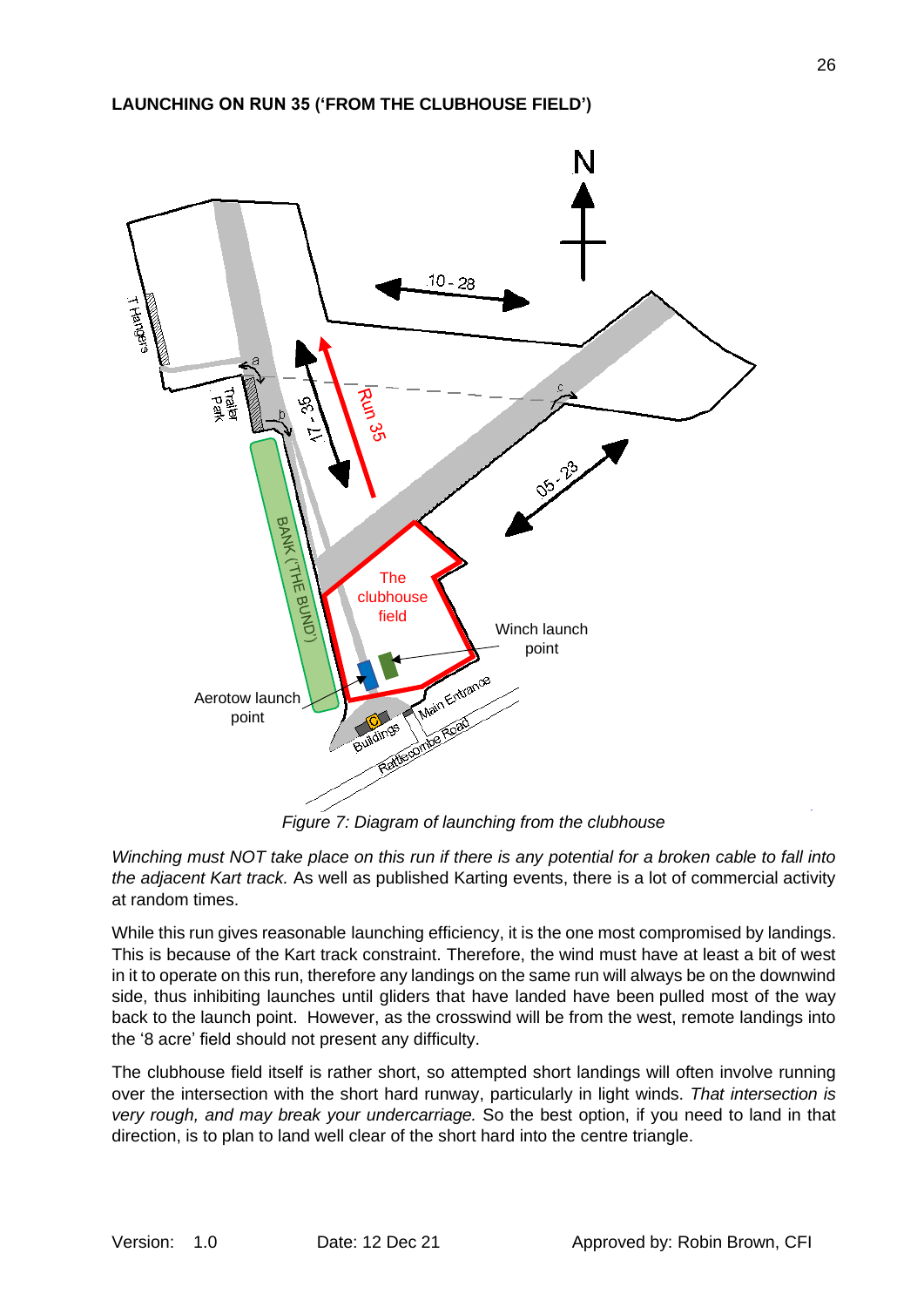For aerotows on this run, *all cables need to be retracted*, therefore, if there are a substantial number of gliders to aero tow, winching may be suspended, and a grid can be formed making best use of the space. For aerotows, then the "long hard" is normally used.

*A particular hazard when aerotowing on this run is the blind corner adjacent to the trailer park (marked as pinch point 'b').* By definition winching will not be taking place, therefore the winch driver with a ground radio must man the corner stopping traffic. If no winching is taking place, or the winch driver is unavailable, then a marshal will need to do this job. *Approaches on this run in any sort of wind are very prone to curl over effects from the trees immediately before the first possible landing area.*

# <span id="page-27-0"></span>**APPENDIX E – AEROTOWING OPERATIONS**

Approval to fly tug aircraft will be issued by the Tug Master.

All spectators and others not involved in the launch must be kept clear of the launching glider and well behind the glider.

Aerotowing must not take place when another aircraft (glider, motorglider or other powered aircraft) is on approach.

BGA standard launch techniques are generally used, as follows:

- 1. Pilots signal their readiness to launch in all respects by requesting "*Cable on please*."
- 2. The person attaching the aerotow rope must check to see that the aerotow weak links are intact.
- 3. The 'attacher' then attaches the cable to the aerotow hook and pulls it tight to make sure it is securely attached. Once this is complete, they say to the pilot "*Cable on and secure*." The attacher must then immediately clear from in front of the glider.
- 4. It is the pilot's responsibility to ensure that they are satisfied that the cable is connected to the correct hook.
- 5. The 'wingtip holder' (which may or may not be the same person as the 'attacher') checks clear above, behind and in front and then, when it is clear, will initiate and control the launch using hand signals, at the same time as calling out the following:
	- '*Take Up Slack*' is given by swinging the arm underarm i.e. no higher than shoulder height
	- '*All Out*' is given by waving an arm side to side above the head i.e. no lower than shoulder height
	- '*Stop*' is given by holding one arm stationary vertically above the head
- 6. The hand signals of the wing tip holder are relayed to the tug by another person, using an airband radio. This method should be used if at all possible, in line with BGA Guidance. If this is not possible, then the tug pilot will visually see the signals of the wingtip holder in the tug mirror.

#### *Conflicting take offs*

One issue to be aware of is that self-launcher pilots and the tug, or other power pilots, will always determine which run they wish to use, and in order to facilitate this, it may be that winch launching will be taking place on one run, and aerotowing/other powered take-offs on another!

In this case, a marshal equipped with a ground radio must be positioned at the aerotow launch point/powered take-off start position, in order to coordinate with the winch driver and one at any of the vehicle pinch points shown in [Figure 1,](#page-2-1) if these are relevant to the winch and aerotow/powered take-off runs in use.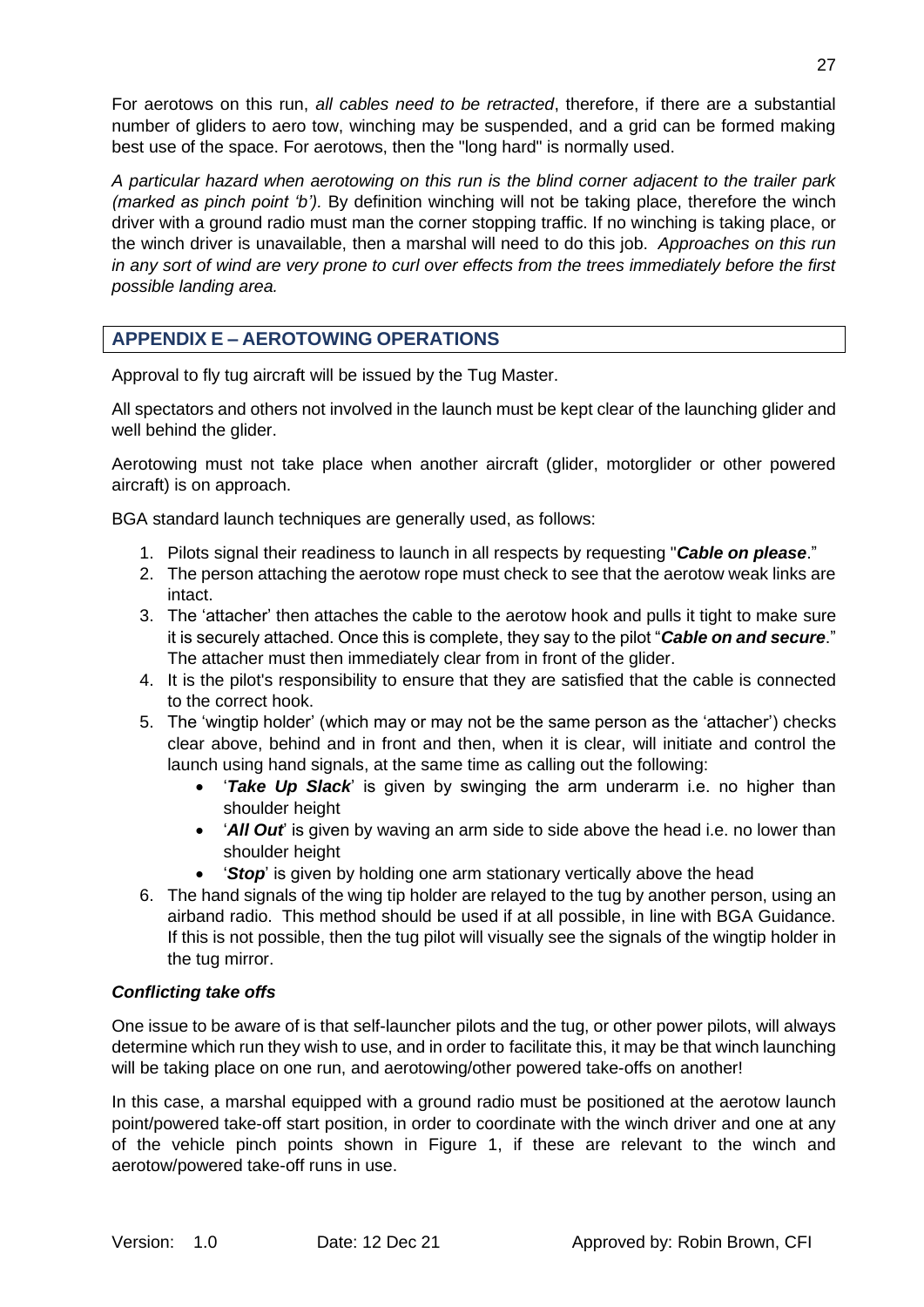# <span id="page-28-0"></span>**APPENDIX F –WINCHING OPERATIONS**

Winch Launch signals are currently given by non-airband, management frequency ground radios. The winch, buggies and cable tow vehicles are equipped with these, as well as a handheld one at the launch point.

All spectators and others not involved in the launch must be kept clear of the launching glider and well behind the glider.

Winch launching must not take place when another aircraft (glider, motorglider or powered aircraft) is on approach.

BGA standard launch techniques are generally used, as follows:

- 1. Pilots signal their readiness to launch in all respects by requesting "*Cable on please, XXXX weak link*".
- 2. The 'attacher' then attaches the cable, with the type of weak link requested, to the winch hook and pulls it tight to make sure it is securely attached. Once this is complete, they say to the pilot "*Cable on and secure, XXXX weak link*." The attacher must then immediately clear from in front of the glider.
- 3. It is the pilot's responsibility to ensure that they are satisfied as to the appropriateness of the weak link and that the cable is connected to the correct hook.
- 4. The 'wingtip holder' (which may or may not be the same person as the 'attacher') checks clear above, behind and in front and then, when it is clear, will initiate and control the launch using hand signals, at the same time as calling out the following:
	- '*All clear above and behind, Take Up Slack*' is given by swinging the arm underarm i.e. no higher than shoulder height
	- '*All Out*' is given by waving an arm side to side above the head i.e. no lower than shoulder height
	- '*Stop*' is given by holding one arm stationary vertically above the head
- 5. Winch launches should be controlled by a separate person, using a ground radio, relaying messages to the winch from the 'wingtip holder'.

To avoid confusion when designating which cable is being used, the 'live' cable is identified by referring to it as either the "Kart track" or "Upton House" cable (locations of these features can be seen in [Figure 1](#page-2-1) and Appendix A). Whichever cable is being used, one of those descriptors will be accurate for the side of the airfield that the cable is on, and the other cable takes the remaining name. The syllables of the two names are deliberately different, to minimise any possible confusion.

Therefore, the standard initial radio call is '*Winch, Launch Point, Glider Type, Kart Track/Upton House Cable, Take Up Slack*,' followed by '*All Out, All Out*' once the wing tip holder signals for this.

Lights on the top of the winch cab will flash when a cable is moving. Winch cables must not be picked up or touched whilst the lights on the winch cab are flashing. Wait until the lights have stopped flashing to pick up the other cable and attach it.

The end of the winch cables should be picked up and moved next to the glider by holding the strop in a loop, so that if the cable is inadvertently pulled in, it will pull out of the holder's hand.

Only members approved by the Winch Master are allowed to drive the winch. This is demonstrated by the signature of the Winch Master in the back of the pilot's log book. The minimum age to drive the winch is 16.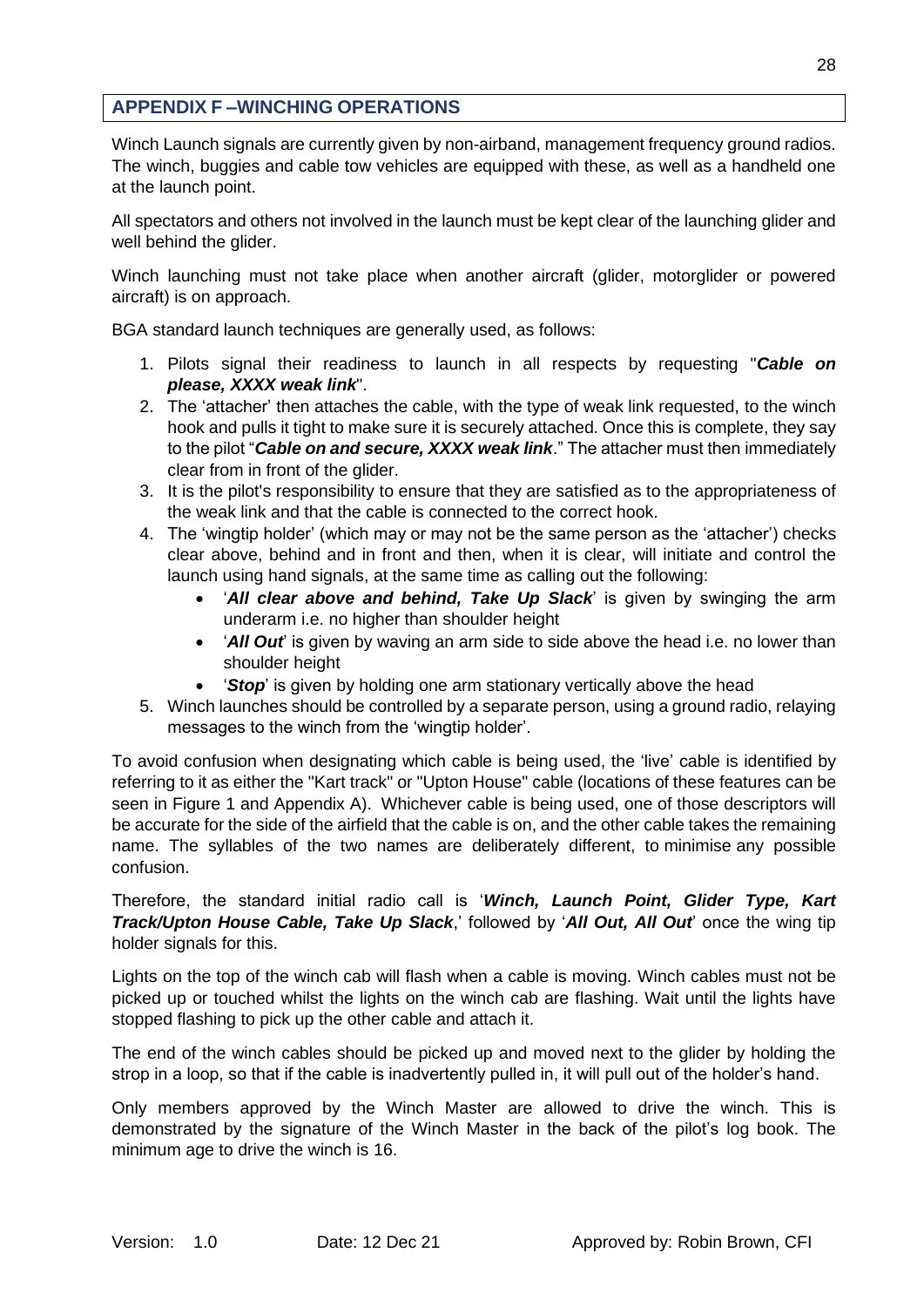<span id="page-29-0"></span>